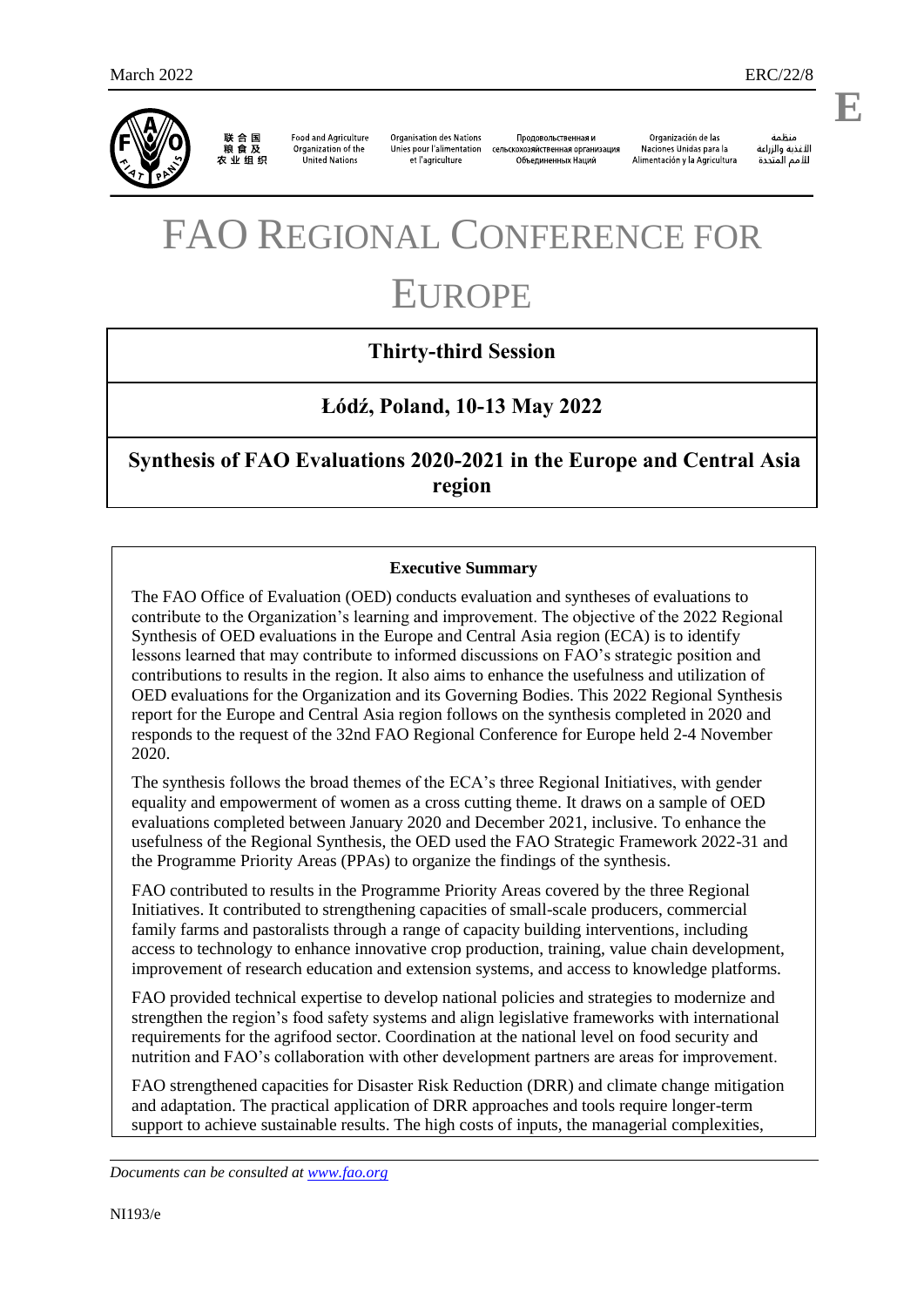and the slow institutionalization of outcomes in national strategies and plans are key factors limiting the replication of interventions.

The critical role of data and statistics is evident in FAO's work in the region. FAO promoted several initiatives on digital technologies and information systems as powerful tools for supporting advanced analytics, policy-making, and reporting, and as well as inter-agency coordination.

Gender is mainstreamed into the design of several projects and programmes in the region. However, weak monitoring and enforcement of existing national legislative frameworks hamper progress.

The Regional Synthesis identified the need for initiatives that explicitly address youth as a distinct target group, as well as the need for more policies that promote inclusion of rural populations, in keeping with the agenda of leaving no one behind.

Most of FAO's interventions adopt a project modality rather than a programmatic approach. The region's efforts to develop a theory of change for the Regional Initiatives may assist in following a more programmatic approach. Ensuring the sustainability of results is a challenge, and financial and capacity constraints of national partners are the most commonly cited factors hindering sustainability.

The lean Country Office structures rely heavily on the support of the Regional Office and Subregional Office, as well support from technical divisions in headquarters. The COVID-19 pandemic has demonstrated the importance of strong decentralized technical capacities.

FAO is seen as a credible partner in the region, bringing a wealth of knowledge and technical skills, as well as financial resources, to the partnerships. New and emerging global and regional challenges call for more innovative partnerships, particularly with the private sector and civil society.

The FAO Regional Office for Europe and Central Asia (REU) has taken steps to strengthen monitoring and evaluation in the region, as recommended in the 2020 Regional Synthesis. This should contribute to strengthening the use of evaluative evidence for programme and project design, and improve knowledge management in the region.

The key lessons that emerged from the Regional Synthesis are:

- Strategic and inclusive partnerships are essential for achieving results.
- Credible data and data technology can accelerate results in the region.
- Assumptions about the political and institutional contexts should be made explicit in project designs.
- Single projects have greater prospects for sustainability if they are nested in a medium-to-long term programme for greater impact.
- Flexibility is essential during periods of crisis and uncertainty.

#### **Suggested action by the Regional Conference**

The Regional Conference is invited to:

- Note the contents of the OED report.
- Encourage the Regional Office for Europe and Central Asia to draw on the key lessons and pursue actions to respond to the emerging issues, constraints and gaps identified in the report.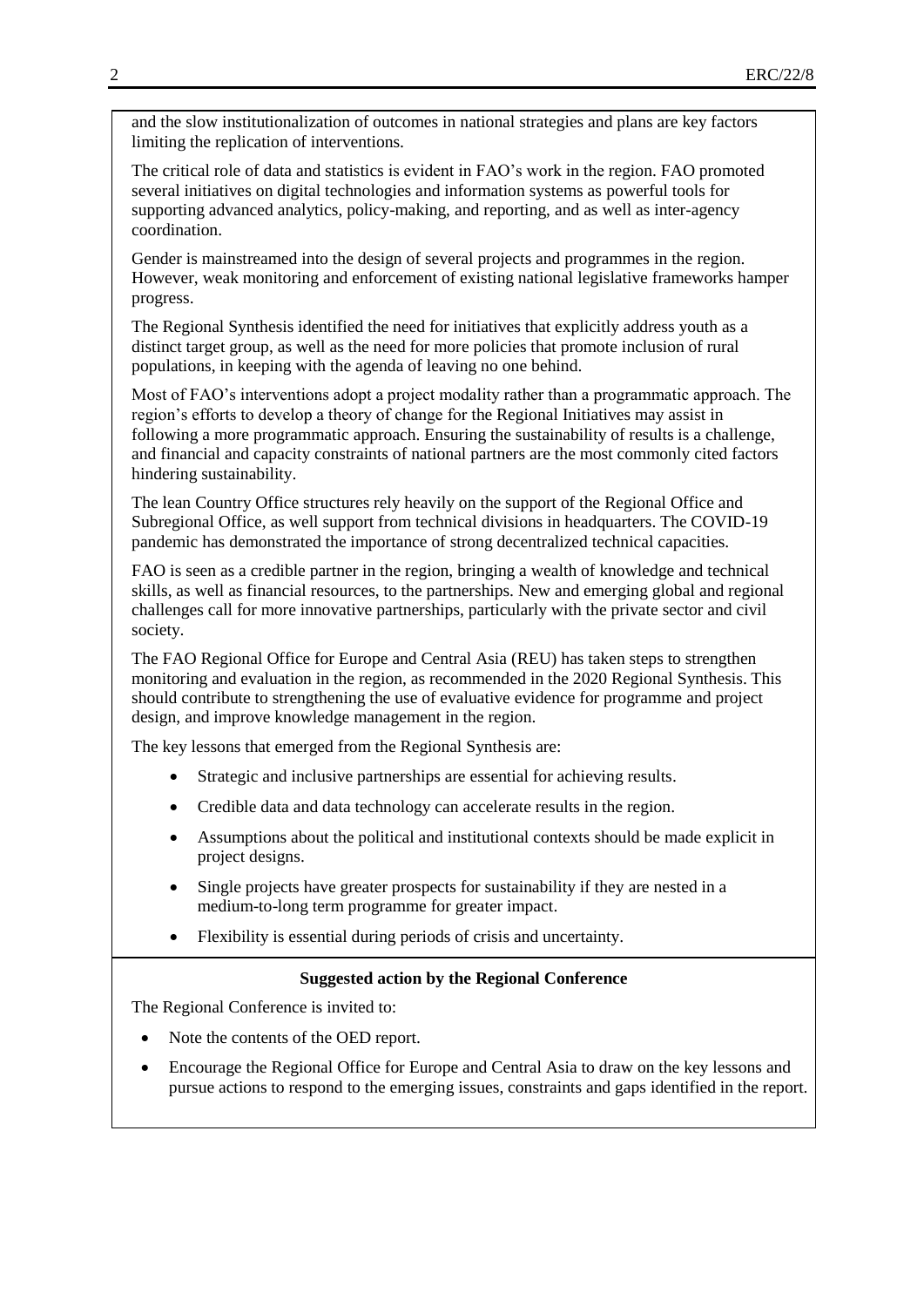*Queries on the content of this document may be addressed to:* ERC Secretariat

[ERC-ECA-Secretariat@fao.org](mailto:ERC-ECA-Secretariat@fao.org)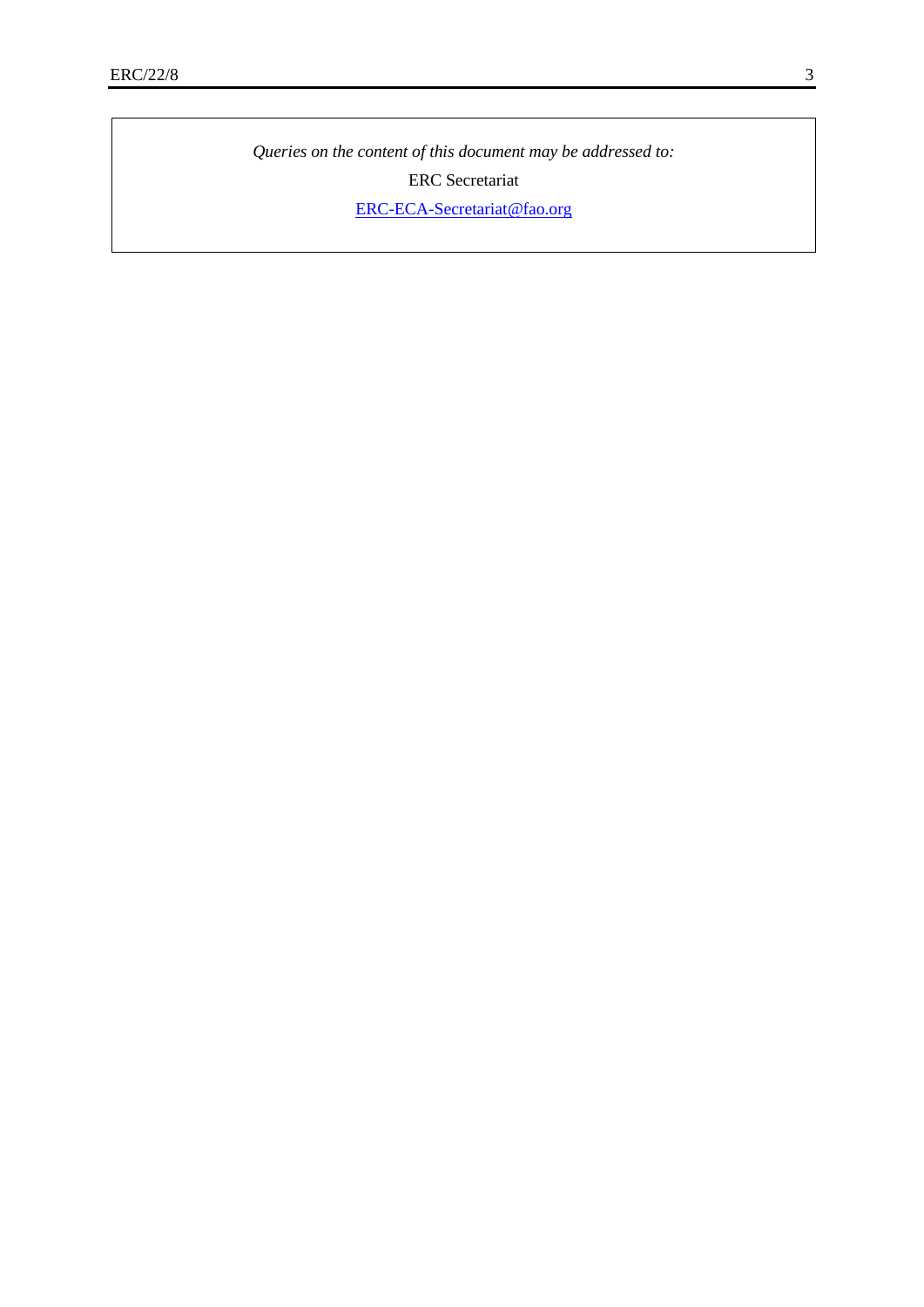## **I. Introduction**

#### **A. Background**

1. The FAO Office of Evaluation (OED) conducts evaluation to provide accountability of the Organization to Members, giving them an assessment of the performance against the strategic objectives the Organization has set for itself as well as its organizational performance. OED evaluations play an important role in contributing to corporate learning and provide evidence to inform decisions on improvements to the Organization's projects and programmes. This report is the synthesis of evaluations of FAO's work in the Europe and Central Asia region, completed between 1 January 2020 and 31 December 2021. It follows on the previous synthesis completed in 2020, as requested by the 32nd Session of the FAO Regional Conference for Europe held on 2-4 November 2020.<sup>1</sup>

### **B. Purpose, scope and objectives**

2. The primary purpose of the synthesis is to contribute to the Organization's learning and improvement. The synthesis will inform the Programme Committe and the Regional Conference for Europe about the results and lessons learned from OED evaluations completed and managed between 2020 and 2021, while triangulating findings with the evidence presented in the 2020 Regional Synthesis. The FAO Regional, Subregional and Country Offices for Europe and Central Asia (ECA) can use the lessons learned to inform and improve their project formulations and programmes in the region. The secondary purpose of the synthesis is to enhance the utilization of OED evaluation reports at the regional level and create demand for regionally focused evaluations.

3. The Regional Synthesis covered all categories of evaluations that FAO completed and managed between 2020 and 2021. These evaluations included project evaluations at country, regional and global levels, country programme framework evaluations, and thematic or programme evaluations. Two mid-term evaluations were included in the analysis to expand the limited sample of evaluations available.

4. The objective of the synthesis is to identify lessons from evaluations that can contribute to an informed discussion on FAO's strategic positioning and contribution to results in the ECA region and provide reflections and suggestions for future work planning at the regional level. The preparation of the Regional Synthesis is part of a broader objective of enhancing the usefulness and utilization of evaluations by Members of the Governing Bodies, in particular, at the regional levels.

- 5. The Regional Synthesis aimed to answer the following key questions:
- i. **Results through FAO support to the region**. What are the main results, in the regional priorities/thematic areas that have been achieved through FAO support to the region and countries in the region?
- ii. **Emerging issues and gaps**. What issues and gaps emerge from the evaluations, which require attention/consideration by the FAO Regional Conference?
- iii. **Lessons to be learned.** What lessons can be learned from evaluations that can inform FAO's future programming/actions in the region?

l

<sup>&</sup>lt;sup>1</sup> Report on the Synthesis of FAO Evaluations 2014–2019 in Europe and Central Asia Region, presented at the Thirty-second Session of the FAO Regional Conference for Europe, 2-4 November 2020, ERC/20/6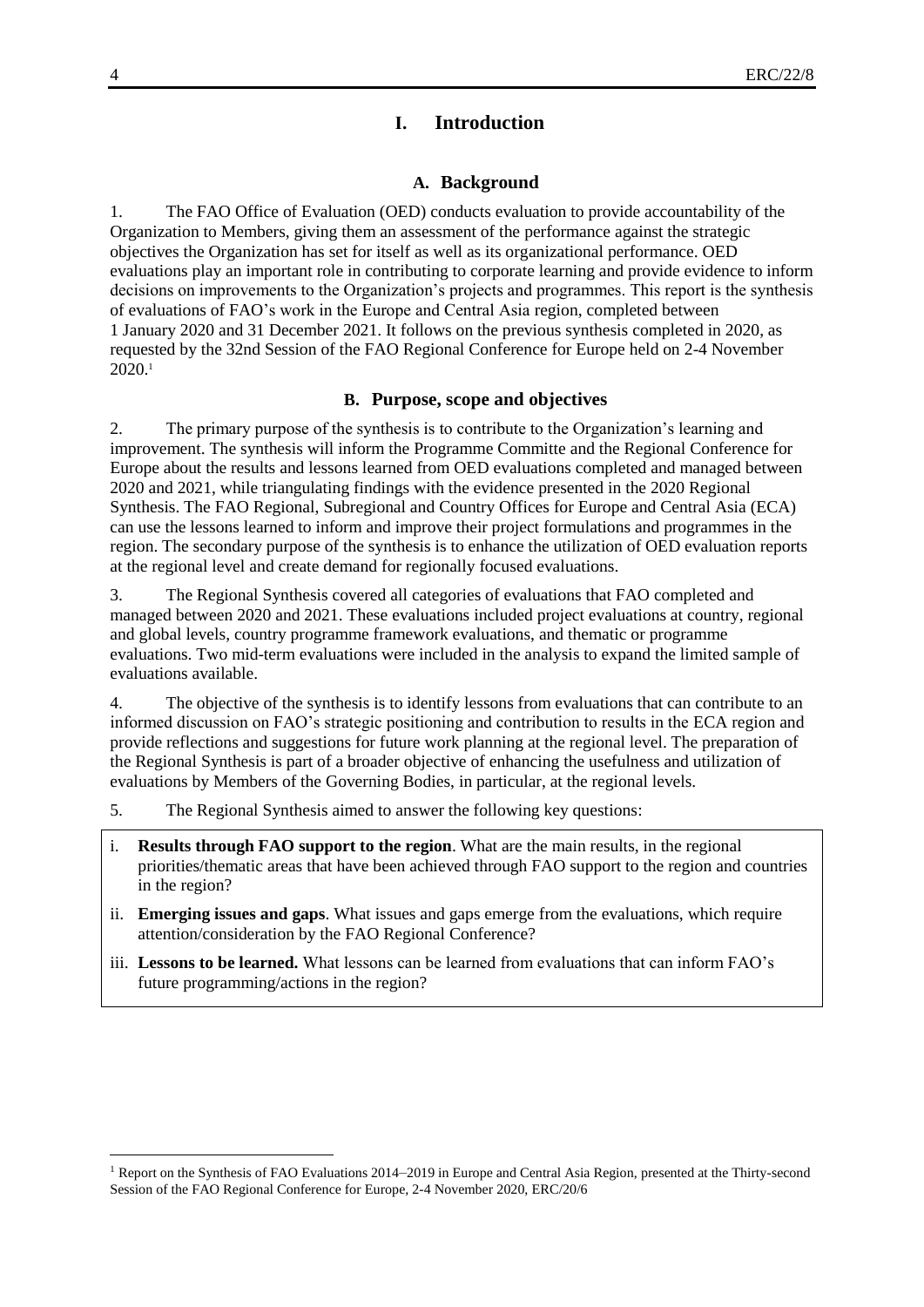$\overline{a}$ 

#### **C. Methodology**

6. The synthesis identified and mapped the results of FAO's operations under the three Regional Initiatives and their components in the Europe and Central Asia region, with an additional analysis of gender as a cross-cutting theme. OED collected all evaluations completed between 1 January 2020 and 31 December 2021 that referred to countries in the ECA region. These reports were reviewed to assess their relevance to the regional initiatives and priorities as confirmed in the Europe Regional Conference 2020. A total of 15 reports were selected as a sample for the analysis.

- 7. A second round of screening was done on the selected sample against the following criteria:
	- i. Global or thematic evaluations must include examples of implementation in the ECA region.
	- ii. Project/programme content must demonstrate a direct relationship with the regional initiatives.

8. Following the selection of the evaluations, each report was read and coded using the Nvivo software for the qualitative analysis, an advanced data management tool, which allows queries and for the visualization of data in an efficient and organized manner. The coding structure was then used to analyse and synthesise the data, using the Programme Priority Areas (PPAs) as the framework for organizing the findings. The methodology is described in more detail in *Appendix 1*. The list of reports in the final sample is contained in *Appendix 2*.

9. The synthesis endeavoured to be rigorous and improved the methodology based on the lessons learned from the 2020 synthesis. The following are the main limitations:

- The synthesis is based on evaluation reports and as such, it does not cover the full spectrum of FAO's activities in the Europe and Central Asia region. As evaluations are conducted retrospectively, several projects and programmes would have been completed prior to 2020. The synthesis therefore cannot capture information on projects and programmes that are still being implemented.
- ii. The findings are organized around the PPAs, and as the projects and programmes pre-date the PPA framework, which is still evolving. REU is aligning its work to the PPAs and may arrive at a different categorization to that used in the regional synthesis.
- iii. The results reported in the synthesis are in most instances country specific and cannot be generalized across the entire region. The number of reports used in the synthesis increased to 15, compared with the eight reports that were used in the previous synthesis. The sample size is, however, small and this also limits the extent to which generalizations can be made across the region.

#### **D. Structure of report**

10. Following the introduction, Section II provides a brief overview of the Regional Initiatives and components and how the findings from evaluations can be mapped under the PPAs from the FAO Strategic Framework 2022-31. Section III discusses the FAO's contribution to results in the region, Section IV discusses the enablers and constraints to results, Section V discusses the gaps and emerging issues, and Section VI presents the conclusions and lessons learned. The Nvivo codes have been used to reference the reports in the discussion of the results in Section III. *Appendix 2* contains the full titles of the reports and the countries covered in these reports.

## **II. Regional context**

11. To ensure that the regional synthesis would be useful for the region and forward-looking, the synthesis used the Regional Initiatives<sup>2</sup>, the Strategic Framework 2022-31 and PPAs as the framework for the synthesis.

<sup>2</sup> OED was informed that there has been some modification to three Regional Initiatives. For the purposes of the regional synthesis, OED has used the descriptions that were used in the previous synthesis, as these were the latest official descriptions available at the time of conducting the regional synthesis.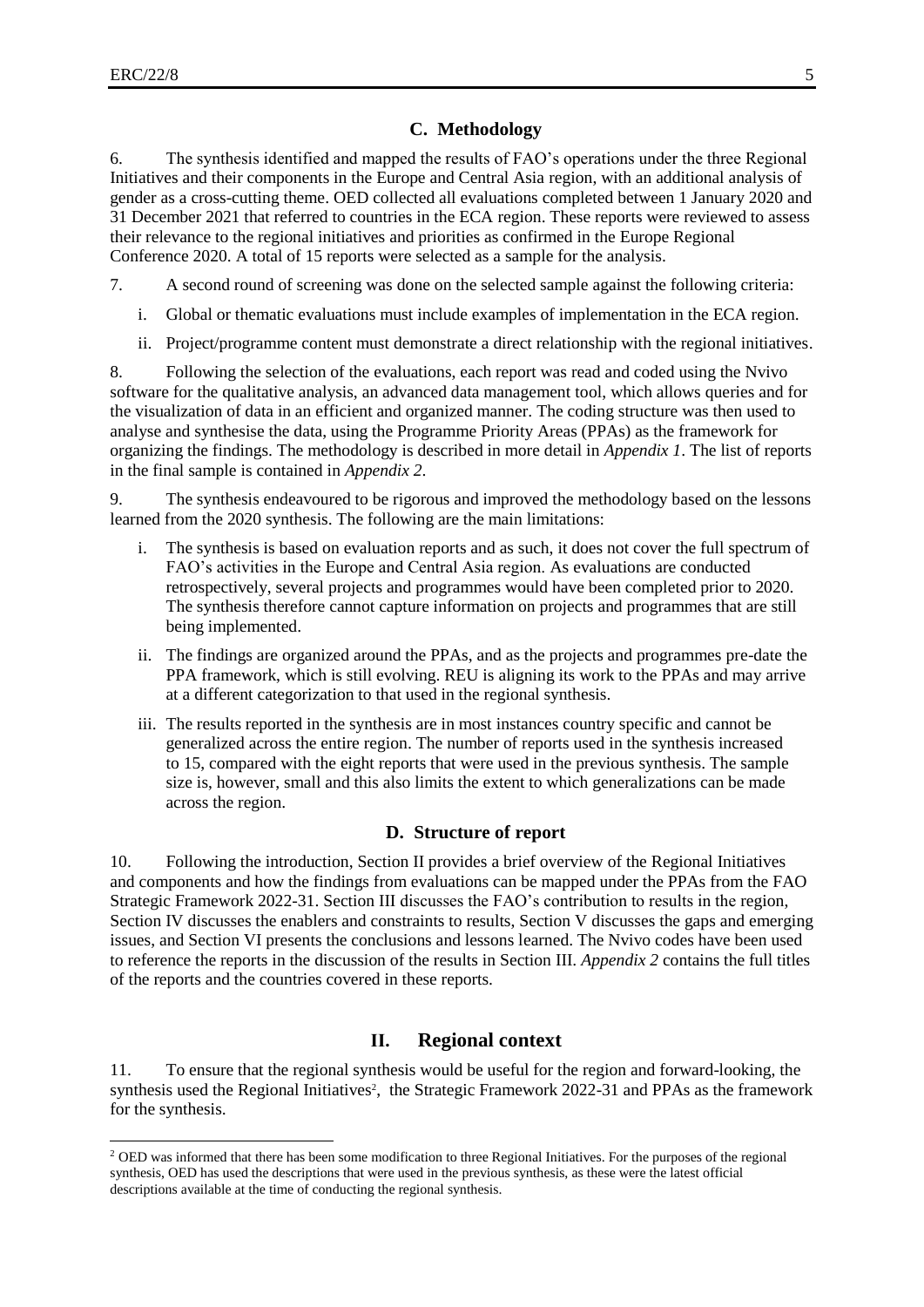### **A. Regional Initiatives and priorities**

12. The 32nd Session of the FAO Regional Conference for Europe, reiterated the importance of the Regional Initiatives (RIs) as the main programmatic instrument for aligning the Organization's work with the most crucial priorities in the region. Since 2014, the FAO Regional Office for Europe and Central Asia (REU) has been enhancing an integrated programming approach through the Strategic Objectives (SOs), RIs and Country Programming Frameworks (CPFs) for formulation and implementation of its assistance to the programme countries, contributing to the achievement of agreed outputs and outcomes of the Medium Term Plan and the Programme of Work and Budget (PWB). The RIs are the programmatic umbrella to improve the quality of the result chains by facilitating a cross-sectoral approach to the programme of work in the region to (i) address the main challenges faced by countries in the region; and (ii) monitor FAO's contribution to the SOs and Sustainable Development Goals (SDGs).

- 13. The three Regional Initiatives are:
	- i. RI 1: Empowering smallholders, family farms and youth, facilitating rural livelihoods and poverty reduction. This Regional Initiative uses a complex, multidisciplinary and area-based development approach, tailored to the Europe and Central Asia region. It takes into consideration the region's heterogeneity and the special challenges it faces. The overall goal is to address the key problems of rural people by empowering smallholders and family farms to improve their livelihoods. Regional Initiative 1 promotes achievement of SDG 1, 2, 5, 8 and 10.
	- ii. RI 2: Transforming food systems and facilitating market access and integration. The primary goal of this Regional Initiative is to support Members in enhancing the agrifood trade policy environment for small- and medium-sized agricultural enterprises in pursuit of more inclusive and efficient agricultural and food systems. A better trade policy environment for modern agrifood markets requires the development of capacity for trade agreements and domestic, regional and international sanitary and phytosanitary rules. Regional Initiative 2 promotes achievement of SDG 2, 8, 12 and 17.
	- iii. RI 3: Managing natural resources sustainably and preserving biodiversity in a changing climate. Regional Initiative 3 provides a mechanism for support to FAO Members in building resilience to climate change and natural disasters for sustainable food systems. This promotes achievement of SDG 2, 12, 13 and 15. Specific interventions also address multiple objectives such as the UN Framework Convention on Climate Change (UNFCCC), and the Paris Agreement commitments (Intended Nationally Determined Contributions, or INDCs). The Initiative also creates the regional mechanisms to assist countries in accessing climate finance, such as the Green Climate Fund (GCF) and the Global Environmental Facility (GEF), sustainable land use, genetic resources, water management and climate-smart agriculture.

14. The 32nd Session of the FAO Regional Conference for Europe recommended that FAO also refine the Regional Initiatives within the context of new emerging trends and prioritization, for example; (i) adopting innovative approaches and using modern science and technologies, including digital solutions, to face new situations and challenges; (ii) focusing on food systems transformations that embody the dynamic links across sectors, actors and countries pertaining to the sustainable use of natural resources, agriculture, food security, nutrition and resilience; (iii) emphasis on leaving no one behind and on organizational consolidation to accelerate support for Small Island Developing States (SIDS), Least Developed Countries (LDCs) and Landlocked Developing Countries (LLDCs), with special emphasis on the LLDCs in Europe and Central Asia. Particular consideration has been given to the Hand-in-Hand Initiative by the Regional Conference, as a new approach for agricultural development that plays an important role in strengthening national ownership and capacities to accelerate progress, end poverty and hunger and promote rural development and economic growth.

15. The 32nd Session of the FAO Regional Conference for Europe underlined that the COVID-19 pandemic further threatened achievement of the SDGs, showing the importance of a resilient and sustainable food system that functions in all circumstances; acknowledged the role of smallholders and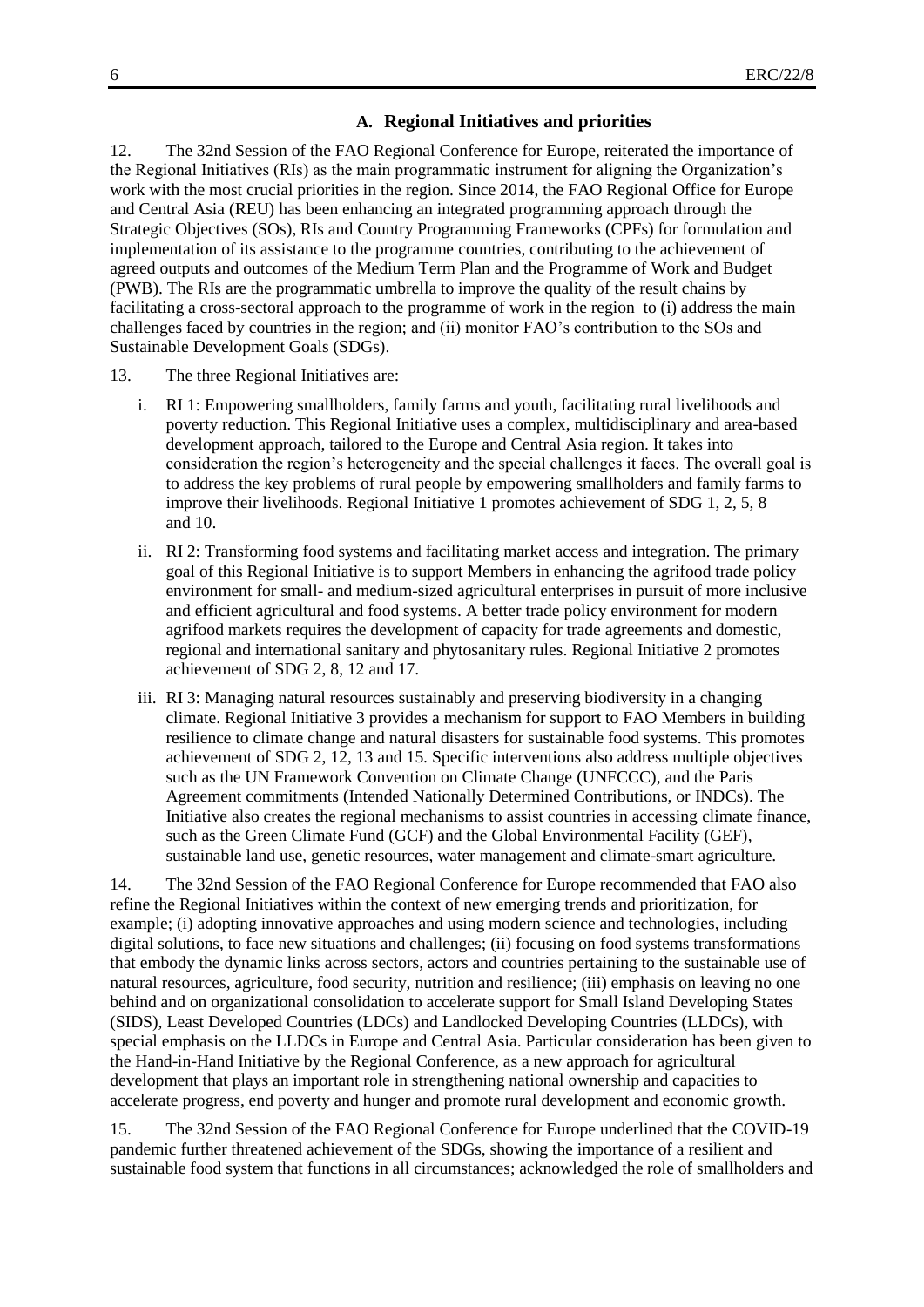family farms as key contributors to ensuring food security during the period of the pandemic; and confirmed support for the United Nations Secretary-General's call to build back better from COVID-19.

## **B. FAO Strategic Framework 2022-31 and regional synthesis framework**

16. The FAO Strategic Framework 2022-31 sets an agenda for the accelerated transformation of agrifood systems to contribute to achievement of SDG 2 and accelerate progress across several other goals and targets. The Strategic Framework sets out a strategic narrative of this transformative agenda, namely, "…MORE efficient, inclusive, resilient and sustainable agrifood systems for *better production*, *better nutrition*, a *better environment*, and a *better life*, leaving no one behind."<sup>3</sup> These *four betters* describe FAO's longer-term development impacts. They are linked to the SDGs and represent the organizing principles for how FAO will contribute to SDG 1 (No poverty), SDG 2 (Zero hunger), SDG 10 (Reduced inequalities) and the broader SDG agenda.

17. The Strategic Framework elaborates 20 PPAs that guide FAO's programmes implemented under the *four betters*. These PPAs are issue-based technical themes and inter-disciplinary in nature. They represent FAO's comparative advantage and value-added of FAO's contribution to medium-term Outcomes and the relevant SDG targets. Although a PPA may be strongly anchored in one of the *four betters*, it can contribute to the remaining three betters. In addition to the PPAs, the Strategic Framework includes four accelerators representing means to accelerate progress and realize the *four betters*. These accelerators are technology; innovation; data; and complements (governance, human capital, and institutions). The Strategic Framework also identifies the cross-cutting themes of gender, youth and inclusion that must be taken into account in all of the Organization's programmatic work, in keeping with the United Nations programming principle of leaving no one behind.

18. Table 1 illustrates the Regional Initiatives and their components, categorized into the *four betters* and PPAs. The table reflects only those PPAs that are associated with the sample of evaluation reports used in the synthesis. The table represents OED's categorization for the purpose of the synthesis and does not represent an official categorization endorsed by Members and the Organization.

| <b>Regional Initiative Component</b>                                                                                                                        | <b>Four betters</b>         | <b>Programme Priority Areas</b>                                                                                                                                     |  |
|-------------------------------------------------------------------------------------------------------------------------------------------------------------|-----------------------------|---------------------------------------------------------------------------------------------------------------------------------------------------------------------|--|
| <b>Regional Initiative 1:</b> Empower smallholders and family farms for improved rural livelihoods and<br>poverty reduction                                 |                             |                                                                                                                                                                     |  |
| Support policy development and innovative<br>practices for increased sustainable<br>agricultural production                                                 | <b>Better</b><br>production | <b>BP1:</b> Innovation for Sustainable<br><b>Agriculture Production</b><br>BP2: Blue Transformation<br>BP4: Small-scale producers'<br>equitable access to resources |  |
| Support improvement of rural livelihood and<br>enhanced access to natural resources                                                                         | <b>Better</b> life          | BL2: Inclusive rural transformation                                                                                                                                 |  |
| <b>Regional Initiative 2:</b> Improve agrifood trade and market integration                                                                                 |                             |                                                                                                                                                                     |  |
| Supporting domestic food markets and food<br>export diversification and promotion in view<br>of developing more inclusive and efficient<br>agrifood systems | <b>Better</b><br>nutrition  | BN4: Reducing food loss and waste                                                                                                                                   |  |
| Capacity development on WTO trade<br>agreements and effective use of WTO<br>procedures                                                                      | <b>Better</b><br>nutrition  | BN5: Transparent markets and<br>trade                                                                                                                               |  |

| Table 1: Regional Initiatives, Components and associated Programme Priority Areas |  |
|-----------------------------------------------------------------------------------|--|
|                                                                                   |  |

 $\overline{a}$ <sup>3</sup> FAO. 2021. FAO Strategic Framework 2022–2031, p.14.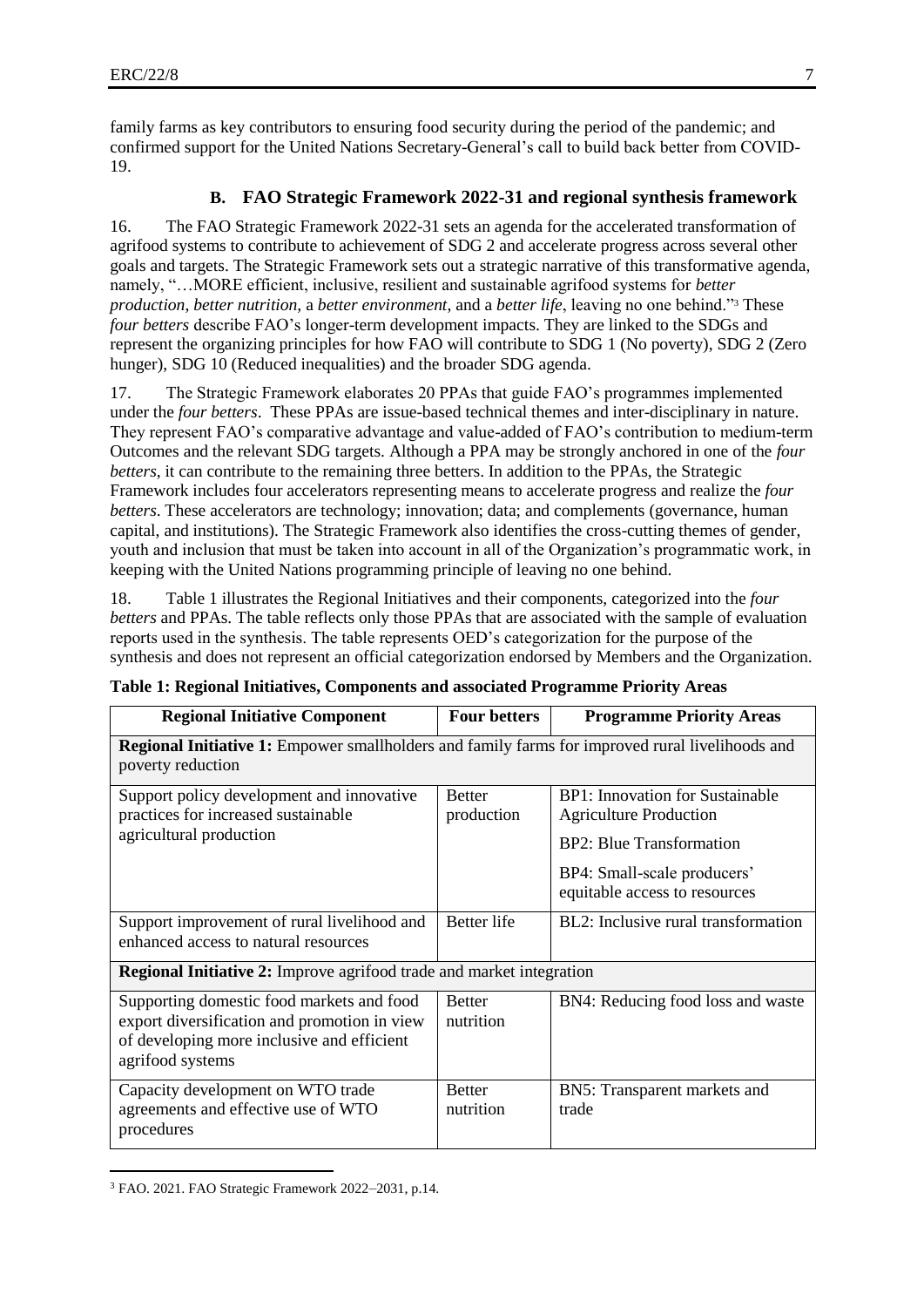| <b>Regional Initiative Component</b>                                                                                                                                                                                                       | <b>Four betters</b>                                       | <b>Programme Priority Areas</b>                                                                                                        |
|--------------------------------------------------------------------------------------------------------------------------------------------------------------------------------------------------------------------------------------------|-----------------------------------------------------------|----------------------------------------------------------------------------------------------------------------------------------------|
| Implementation of global food quality and<br>safety standards including addressing<br>sanitary, animal health and phytosanitary<br>issues.<br><b>Regional Initiative 3:</b> Manage natural resources sustainably, under a changing climate | <b>Better</b><br>nutrition<br><b>Better</b><br>production | BN3: Safe food for everyone<br>BP3: One Health                                                                                         |
| Effective provision/collection of data, tools<br>and services for effective decision-making<br>on addressing natural resource management,<br>climate change and disaster risk reduction.                                                   |                                                           | Treated as part of cross-cutting data<br>and statistics                                                                                |
| Promoting sustainable natural resource<br>management and facilitating resilience in<br>agriculture, forestry and other land-use<br>sectors, including mitigating and adapting to<br>climate change.                                        | <b>Better</b><br>environment                              | BE1: Climate change mitigating<br>and adapted agrifood systems<br>BE3: Biodiversity and ecosystem<br>services for food and agriculture |
| Gender equality and women's empowerment                                                                                                                                                                                                    |                                                           |                                                                                                                                        |
| Cross-cutting theme                                                                                                                                                                                                                        | Better life                                               | BL1: Gender equality and rural<br>women's empowerment                                                                                  |

19. It is important to note that this synthesis is not an evaluation of regional programmes, priorities or the Regional Initiatives. It is instead a synthesis of results, trends and lessons learned from a sample of evaluations conducted by OED in the ECA region. This is also the first OED exercise in mapping FAO's results in the region under the new PPAs, based on the FAO Strategic Framework 2022-31. The concept of PPAs is new and is evolving, and the OED categorization of results under the PPAs is based on the OED's interpretation of the PPAs. REU may arrive at a different categorization as it refines its alignment of its work to the Strategic Framework.

## **III. Results achieved through FAO's support**

20. This section discusses the results achieved through FAO's support to the Europe and Central Asia region, under the Regional Initiatives. As was the case with the 2020 regional synthesis, the evaluations in the sample reflected diversity in the type and level of results reported. It should be noted that the discussion only reflects results reported in the sample of OED evaluations and does not reflect results generated by other FAO activities.

## **A. Regional Initiative 1: Empowering smallholders, family farms and youth, facilitating rural livelihoods and poverty reduction**

<https://www.fao.org/europe/regional-initiatives/smallholders-family-farms/en/>

21. Regional Initiative 1 aims to eliminate rural poverty, improve the resilience of rural populations and especially smallholders, and achieve inclusive growth for rural economies through sustainable use of natural resources and development of commercial family farms. Results of the synthesis under RI:1 are organized around the following PPAs:

- i. BP1: Innovation for Sustainable Agriculture Production opportunities inclusive of smallscale and vulnerable producers for sustainable crop, livestock and forestry production systems supported by innovation and technology.
- ii. BP2: Blue transformation promoting inclusive and sustainable blue food systems through improved policies and programmes for integrated science-based management, technological innovation and private sector engagement.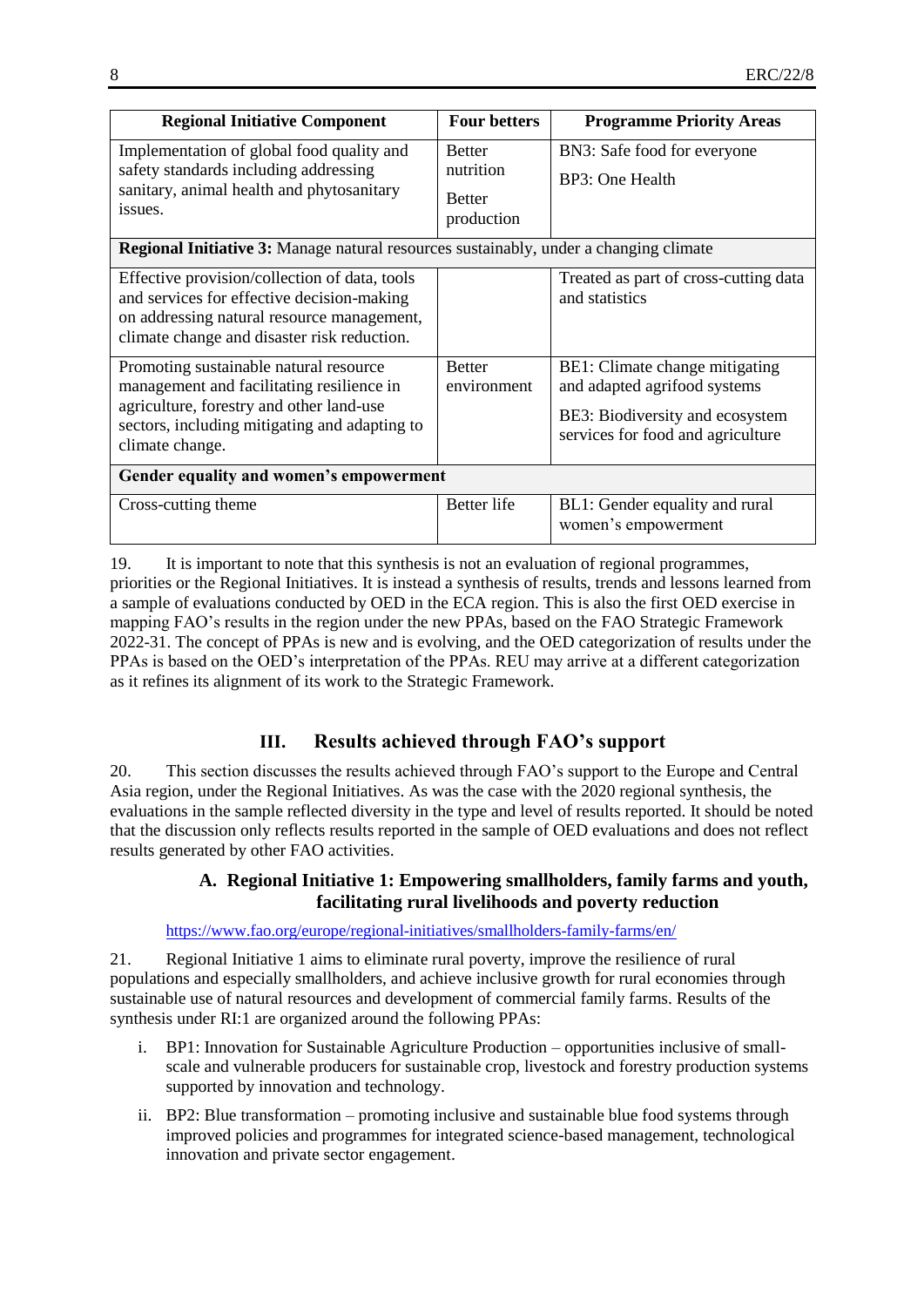- iii. BP4: Small-scale producers' equitable access to resources access to economic and natural resources, markets, services, information, education and technologies.
- iv. BL2: Inclusive Rural Transformation Inclusive transformation and revitalization of rural areas ensuring equal participation of and benefits to poor, vulnerable and marginalized groups accelerated through implementation of targeted policies, strategies and programmes.

**Finding 1: FAO contributed to strengthening capacities of small-scale producers, commercial family farms and pastoralists through a range of capacity building interventions including access to technology to enhance innovative crop production, training, value chain development, improvement of research education and extension systems, and access to knowledge platforms. The synthesis also found examples of activities focusing on inclusion of vulnerable rural populations to improve their livelihoods. Cross-sectoral and people-centred approaches have contributed to ownership of the interventions by the diverse groups of stakeholders involved, especially at community level. Some interventions will require longer support and allocation of resources from governments to ensure sustainability.**

#### **Programme Priority Area BP4: Small-scale producers' equitable access to resources**

22. The synthesis identified examples of support to enable small-scale producers' equitable access to resources through strengthening policies, strategies and data, as well as through direct services and capacity building to farmers and farmer organizations.

23. *Support to develop policies and strategies to benefit small-scale producers*. The European Neighbourhood Programme for Agriculture and Rural Development (ENPARD III), currently in its third phase of implementation, supports governments as well as end beneficiaries.<sup>4</sup> In Georgia, ENPARD III supports the development of policy tools to enable the Ministry of Environment Protection and Agriculture (MEPA) to foster and support the development of value chains and sustainable competitiveness of agriculture. FAO, through the project *Improving Feed Supply and Enhancing Processing in the Armenian Dairy Sector* assisted with the formulation of an investment strategy and road map for the dairy sector, with a focus on livestock and feed supply productivity and a plan to attract local and foreign investments.<sup>5</sup>

24. ENPARD III also provides farmers, cooperatives and other rural stakeholders to access finance, inputs and services for achieving sustainable competitive value chains. Farmers received technical and material support tailored to their individual needs. The programme is in progress so end results are not yet discernible. The mid-term evaluation noted the negative impact of the COVID-19 pandemic that has increased expenditures and the price of inputs, and the actions taken by FAO in redesigning aspects of the programme to mitigate the negative impacts.

25. *Enhanced access to knowledge and policy spaces for pastoralists*. FAO's Global Pastoralists Knowledge Hub (PKH) provides an institutional space for pastoralist civil society organizations to network, engage in policy processes, and access information and contribution to the knowledge base on pastoralism.<sup>6</sup> Support from the PKH contributed to the expansion of the European Shepherds' Network. The PKH coordinated and financed a regional meeting that culminated in the creation of the Pastoralists Assembly of Central Asia. Community dialogues in Central Asia led to the creation of a new network of women pastoralists. Evaluation of the PKH found that it had increased pastoralist CSOs' access to knowledge through the knowledge repository, exchanges and discussions, studies, and the organization of training and research. The evaluation also found that the PKH had facilitated access for civil society representative organization to a range of high-level policy processes such as the Global Agenda for Sustainable Livestock. The need for more relevant topics and analysis in knowledge repository, and the need for more systematic support for pastoralist CSOs to engage in policy processes especially at regional and national levels are among the improvements identified in the evaluation.

<sup>4</sup> Report 5P

<sup>5</sup> Report 2C

<sup>6</sup> Report 3T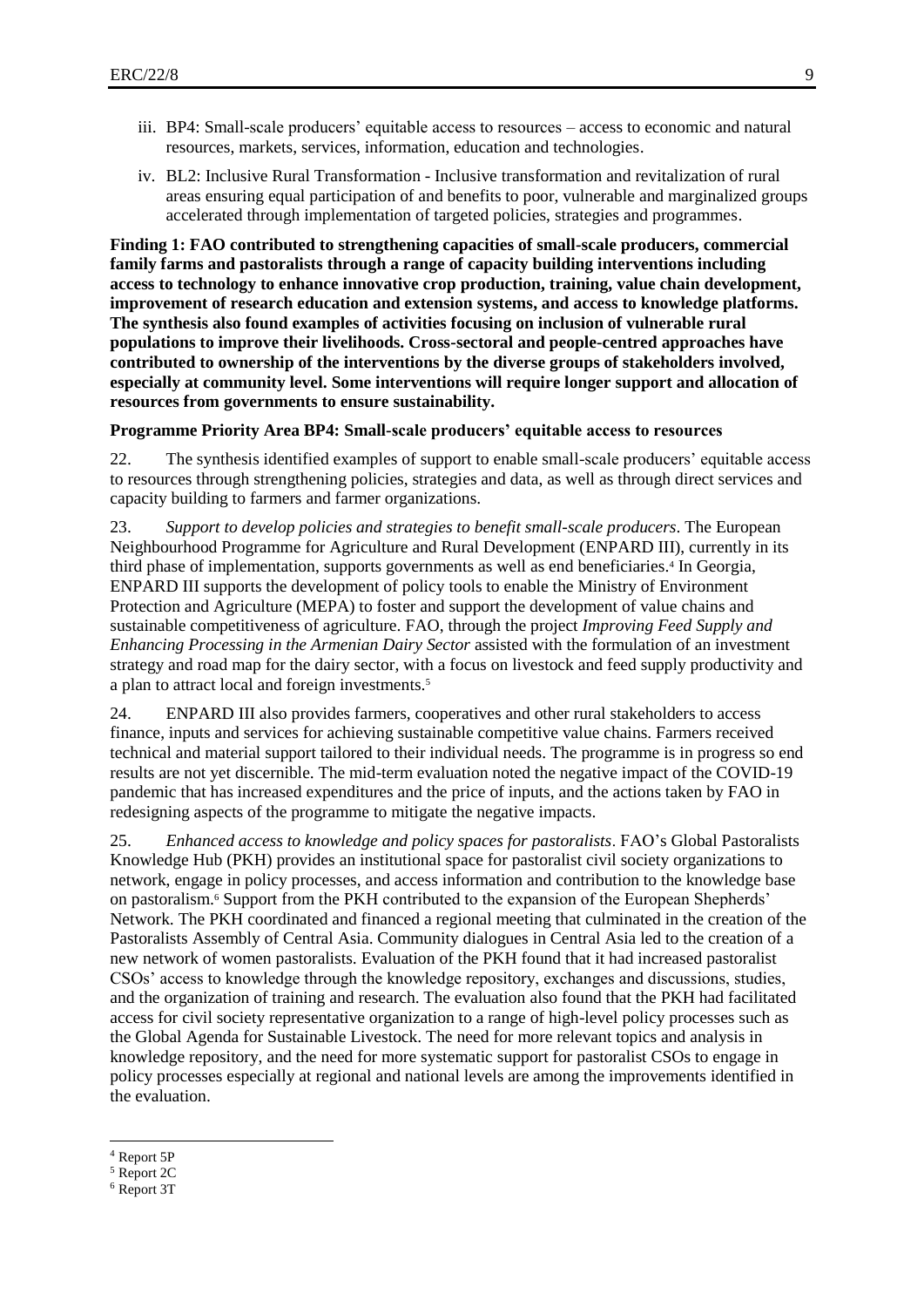26. *Positive results from TCP projects*. Some FAO interventions linked to TCP projects in the region have generated positive results, for example, the improved value chains for several products in Armenia and Kyrgyzstan (grains, dairy fruits and vegetables, fish, livestock, camel meat and dairy, beekeeping, date palm, olives and non-wood forest products). This bodes well as TCP projects are increasingly being used to address value chain issues. Other examples of positive results from TCP projects are the policies and strategies that lead to investments in North Macedonia and Tajikistan.<sup>7</sup>

## **Programme Priority Area BP1: Innovation for sustainable agriculture production**

27. *FAO promoted innovation and use of technology for sustainable production* in selected sectors, for example, grapes, berry production and livestock. FAO's support generated some positive results with prospects for sustainability. Full national commitment and ownership remain necessary conditions to establish institutional frameworks and operational support to sustain results achieved. The ensuing paragraphs highlight examples of FAO's contribution to results.

28. FAO introduced a combination of technical capacity with policy development and implementation of the *Grape Genetic Resources Conservation and Sustainable Use in Armenia* (GGRCU) project.<sup>8</sup> This pioneering project was pivotal in improving national capacities for sustainable management of grape genetic resources. FAO contributed to the creation of grape collection vineyards, as well as establishment of a mother vineyard to assist in production of grapeplanting materials and demonstration vineyards with modern grape-growing technologies. Improvement of the wine-making sector is now included in Armenia's Development Strategy. Building on the results of the GGRCU project, a subsequent project provided capacity building towards the introduction of a certification system for production of grape-planting material, and recommendations for improving legislation regulating the wine industry and plant protection.

29. ENPARD III introduced "No till farming" as an innovation in Georgia. FAO provided supervision, training and technical support.<sup>9</sup> Another example of FAO's support to innovation in Georgia is the introduction of new crops and varieties in vegetable production through demonstration plots and Farmer Field Schools. FAO supported smallholder producers to adopt a new innovative approach to berry production in the Republic of Moldova. FAO provided technical advice and support in analysing data relevant to commercial production.<sup>10</sup>

30. FAO supported countries in the region in conservation and development of locally adapted breeds of livestock through the regional project *Conservation and development of dual-purpose cattle breeds in Eastern Europe.*<sup>11</sup> Armenia benefited from support for a breeding development plan, addressing the conservation and genetic development of the Caucasian brown cattle breed. Support and development of genetic resources contributed to the National Strategy for Use and Development of Farm Animal Genetic Resources. Access to Caucasian brown cattle breed, with better resistance to local environment and better quality, can significantly improve livelihood of smallholder livestock farmers and conserve the breed. However, similar interventions require longer support and allocation of resources, both from the Government and implementing agencies to achieve sustainable and catalytic results.

### **Programme Priority Area BP2: Blue Transformation**

31. There are a few examples of FAO contributing to 'Blue transformation' in REU. These include strengthening national capacities to improve the governance and management of marine and fisheries resources, piloting electronic observation and data collection, and support for developing national strategies.

32. *Strengthened capacities for managing water resources*. FAO supported the Government of Armenia to develop a framework for the conservative use of scarce water resources in fish production.

 $\overline{a}$ <sup>7</sup> Report 4T

<sup>8</sup> Report 2C

<sup>9</sup> Report 5P

<sup>&</sup>lt;sup>10</sup> Report 1C

<sup>&</sup>lt;sup>11</sup> Report 2C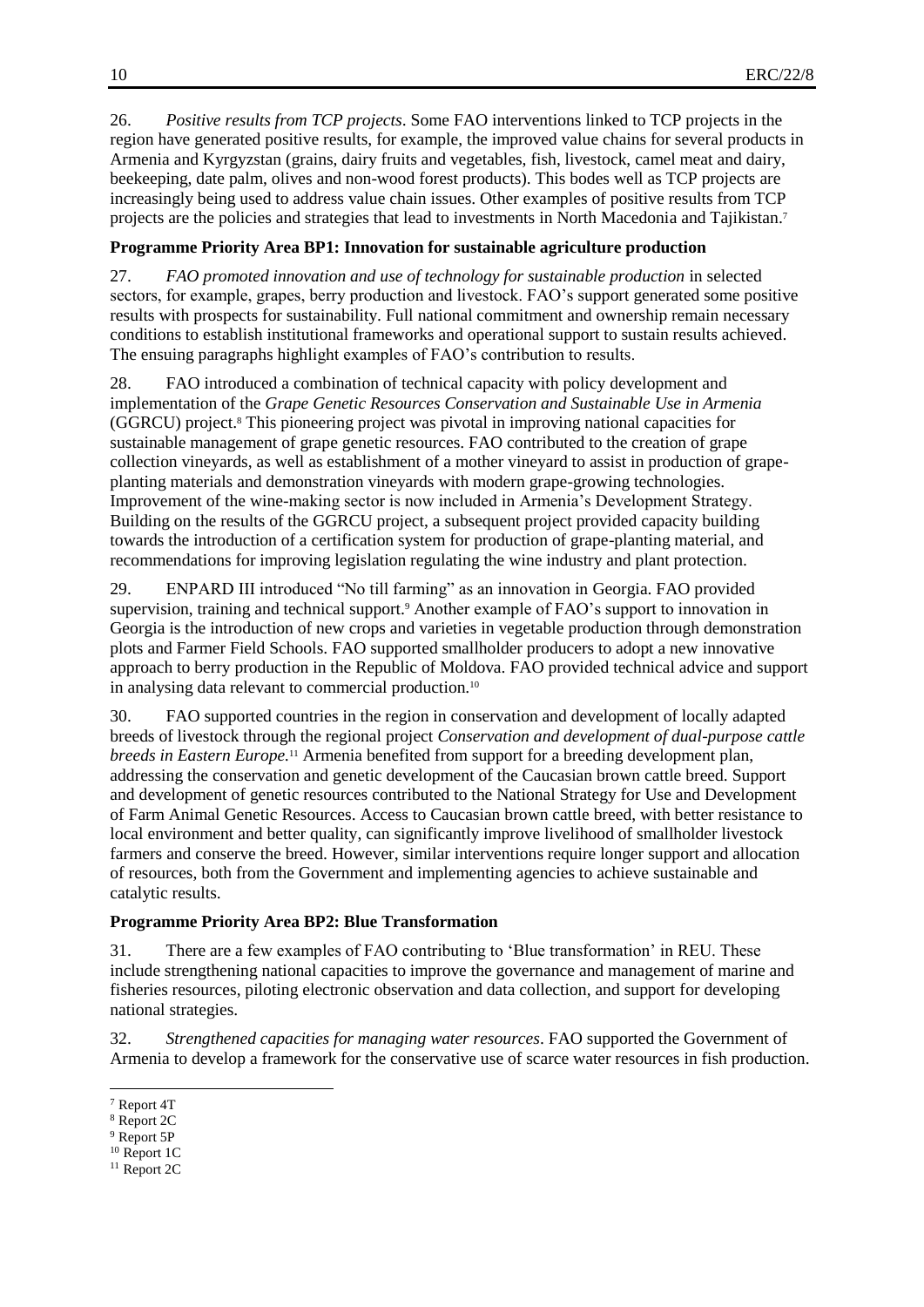Implementation of the framework was effective, as fish farm production increased using new technology.<sup>12</sup> However, as the system is relatively energy-intensive, the rising cost of fish may jeopardize sustainability of the input. Partnerships with the private sector were also established for effective implementation of the alternative utilization of water resources in Armenia in the framework of the fish production project.

33. *Transitioning to the blue economy***.** Within the framework of FAO's Blue Growth Initiative (BGI), the *Blue Hope Initiative Project* has the objective of strengthening the capacity of the Government, key institutions and stakeholders in Turkey.<sup>13</sup> The Blue Hope Initiative Project is a combination of fishery, tourism and social inclusion, and is also a good example of aquaculture promotion. Although some of the activities of the project have not yet been implemented, the project is well known in the region and promising to be a best practice. One planned activity is to improve "*Pesca Tourism*" in the region – converging fishing and tourism. This planned activity is challenged by regulations that prohibit taking tourists out on fishing boats, the need for infrastructure investment and the difficulty coordinating the different public institutions involved. The project has the possibility of increasing the income of communities while decreasing the use of natural resources. Youth are also interested in the project because of the potential for diversified income generation.

## **Programme Priority Area BL2: Inclusive Rural Transformation**

34. The synthesis identified examples of FAO's activities with a strong focus on equitable and integrated agricultural and rural development policies for improved rural livelihoods. FAO is addressing inequalities in the region by designing projects that aim to improve livelihoods and reduce poverty, and strengthen social inclusion, with a focus on vulnerable populations.

35. *Strengthened capacities for a community development approach to rural development*. The Regional Conference for Europe (2020) emphasized the need to address inequalities in food systems, foster a people-centred approach, and empower vulnerable and marginalized groups, in order to provide affordable, healthy diets for all. In Moldova, FAO's programme addressed aspects related to rural poverty, gender and vulnerable populations, including youth, where appropriate.<sup>14</sup> FAO supported capacity building of local authorities to address needs of rural populations and engage with civil society. At the community level, FAO implemented three pilot projects aimed at improving livelihoods, reducing poverty and strengthening social inclusion, with a focus on vulnerable populations. Community Development Plans were prepared by the National Agency for Rural Development to be used by the Ministry to distribute to as many localities as possible. FAO supported communities on learning how to identify those projects, and how to consult civil society and the business sector for the benefit of all the localities from these areas. A new project with the European Union and Solidarity Fund regarding the creation of local action groups followed based on the strategies developed within the FAO project.

36. In Georgia under ENPARD III, FAO and UNDP work with local municipalities and Local Action Groups (LAGs) to implement local development initiatives, for example, value chains and agriculture development to maximize impact on employment, income and sustainable management of natural resources.<sup>15</sup> LAGs are set up by NGOs and form part of the extended programme steering structure to facilitate synergy between local level actions and the national actions under the Agriculture and Rural Development Strategy of Georgia. FAO collaborates with LAGs and integrates them into the planning and implementation of the extension and matching grants component of ENPARD. ENPARD III is still in progress, but indications are that FAO's engagement with local municipalities and LAGs is an area that needs to be strengthened.

37. *Support to build resilience of vulnerable Internally Displaced Persons and refugee populations*. Georgia has a large number of Internally Displaced Persons (IDPs) living in all regions of

l

<sup>12</sup> Report 2C

<sup>&</sup>lt;sup>13</sup> Report 5Tb

<sup>&</sup>lt;sup>14</sup> Report 1C

<sup>15</sup> Report 5P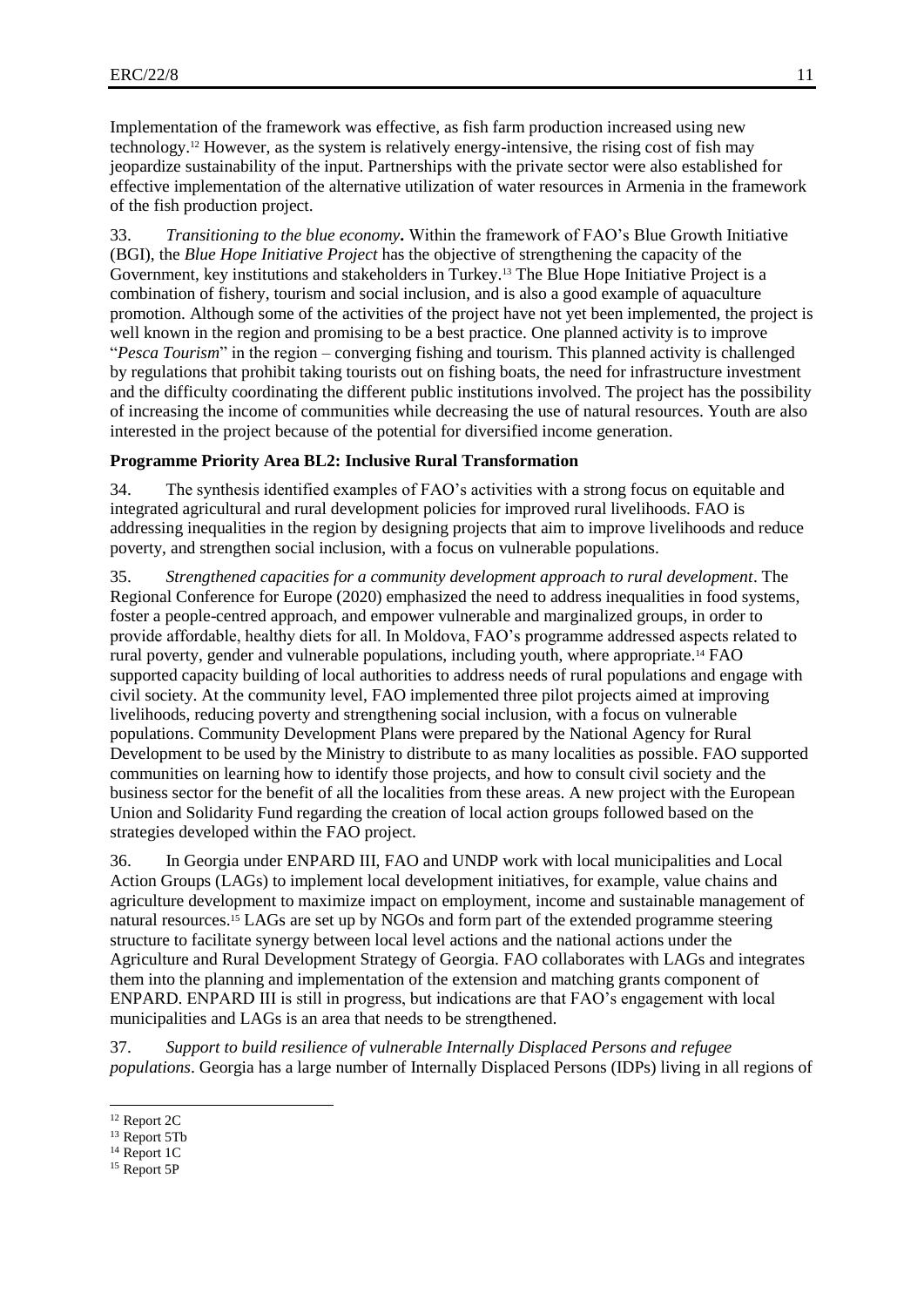the country who are vulnerable due to their limited ownership of resources and low access to finance. Inclusion of IDPs in agriculture to reduce their vulnerability is therefore critical and FAO has been implementing European Union-funded IDP programmes since 2009.<sup>16</sup> FAO supported extension service activities to IDPs continues, including during the period of COVID-19 lockdowns. FAO and the Ministry of Agriculture prepared protocols that can be used in future emergencies to protect the most vulnerable rural communities. In Turkey, FAO supported the Government to increase selfreliance and improve agricultural livelihoods through employment opportunities for Syrian refugees in the agriculture sector. The project provided vocational training in agriculture, food processing and livestock sectors, and the evaluation the project found was that it targeted the most vulnerable and excluded refugees. It further concluded that the project was a successful example of FAO's response to emergencies.

38. *FAO's Hand-in-Hand Initiative as a new inclusive approach to reach the most vulnerable***.** In Moldova, partnerships were established and fostered for rural poverty reduction. <sup>17</sup> For example, FAO contributed to the Moldovan Agricultural, Extension and Education Reform through the development of a conceptual framework on *Reforming the Agricultural Innovation System*. All reforms were concentrated on innovation knowledge, a programme bringing knowledge and involving diverse actors, including the private sector, while civil society focused more on farmers' demands. Within the framework of the project *Reforming the research, education and innovation system of the agrifood sector*, FAO participated in a working group with representatives of research, extension, education, farmer organizations and the National Agency for Rural Development (ACSA) European Union relevant projects in cooperation with the Czech Government and UNDP. The project developed an excellent cross-sectorial collaboration between government officials and the other stakeholders from the agricultural and educational sectors. It established professional networks of actors in the country. FAO provided advocacy support and developed an initial strategy where the main principle was to bring knowledge responding to farmers' needs. It contributed to ownership by all the diverse groups of stakeholders of the reform process, empowering them to evaluate its different components.

## **B. Regional Initiative 2: Transforming food systems and facilitating market access and integration**

### <https://www.fao.org/europe/regional-initiatives/iatmi/en/>

39. Regional Initiative 2 aims to support Members in enhancing the agrifood trade policy environment for small and medium-sized agricultural enterprises, with a view to developing more inclusive and efficient agrifood systems. Results of the synthesis are organized around the following Programme Priority Areas:

- i. BN4: Reducing food loss and waste (FLW) Clear, specific and contextualized roadmaps to prompt and enable all actors in the food supply chain, the food environment and at consumer level to reduce FLW put in place and implemented by governments and intergovernmental organizations.
- ii. BN3: Safe food for everyone Integrated, multisectoral food safety policies and legislation across national agrifood systems adopted and implemented by governments, and capacities and awareness of value chain operators and consumers enhanced.
- iii. BP3: One Health Strengthened and better performing national and international integrated One Health systems for human, animal, plant and environmental health achieved through improved pest and disease prevention, early warning and management of national and global health risks, including antimicrobial resistance (AMR).
- iv. BN5: Transparent markets and trade Improved market transparency and equitable participation in markets, global value chains and international trade achieved through policy coordination and human and institutional capacities for evidence-based decision-making.

l <sup>16</sup> Report 5Ta

<sup>&</sup>lt;sup>17</sup> Report 1C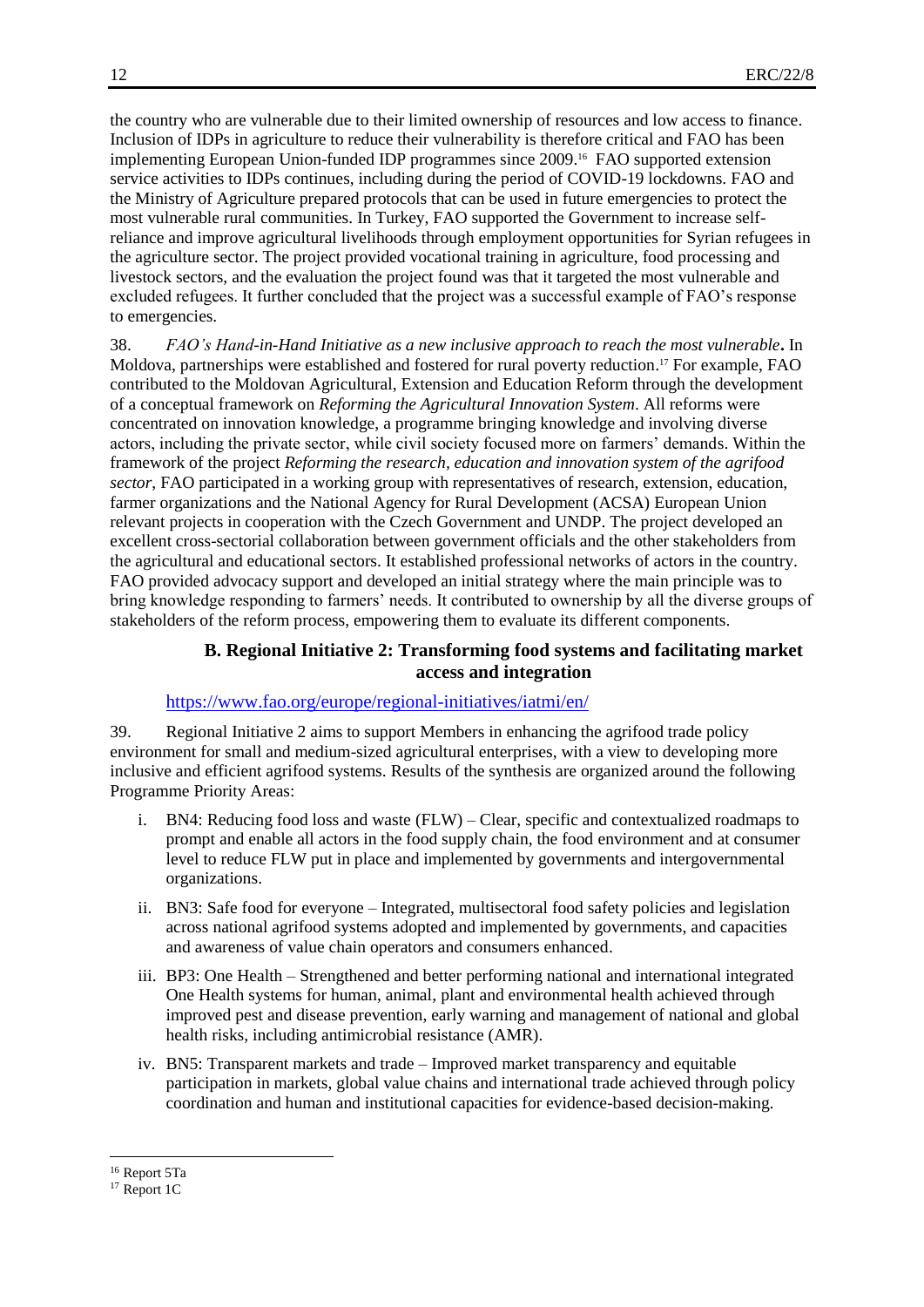**Finding 2: FAO has provided technical expertise to develop national policies and strategies to modernize and strengthen the region's food safety system and align legislative frameworks with international requirements for the agrifood sector. FAO has contributed to the agrifood trade policy environment, created opportunities for trade diversification and supported the development of policies and frameworks addressing the competitiveness of the agrifood sector. Coordination at the national level on food security and nutrition and FAO's collaboration with other development partners are areas for improvement.**

## **Programme Priority Area BN4: Reducing food loss and waste**

40. *Enhanced capacities for reducing and preventing food loss and waste*. Reduction and prevention of food loss and waste (FLW) is a priority in REU. FAO contributed to prevent FLW by raising awareness with training and support for national level strategies in Moldova under the framework of two complementary projects, *Strategies for Food Loss and Waste Reduction* (regional project), and *Sustainable, resilient and inclusive food systems development* (global level).<sup>18</sup> FAO contributed to improving data collection and assessing impacts, and capacity development. FAO also delivered training for participants from the Ministry of Agriculture, Regional Development and Environment and the National Bureau of Statistics on Food Loss Waste measurements and reporting for SDG 12.3.<sup>19</sup> The regional project developed a report on preventing and reducing food losses and waste with recommendation on priority interventions for countries including Moldova.<sup>20</sup>

41. Armenia received support through the regional project with assistance from FAO to develop a national strategy for FLW tailored to the specific needs of the country and aligned with existing national policies on agricultural development, food security and climate change mitigation. FAO also supported the assessment of FLW in selected food supply chains to understand the causes and impacts of losses. The results of the study were used to inform the development of the national strategy which is yet to be adopted.

42. *Global Initiative on Food Loss and Waste Reduction* project established the Save Food partner network. This enabled FAO to adopt a regional approach for countries to learn and share experiences and information on FLW. Among lessons learned is the Northern Macedonian experience with adoption of legislative changes, similar to the experience of Moldova. The global project created opportunities for private parties from the food processing and packaging industry to provide expertise, training and equipment, and receiving opportunities to engage their business.

## **Priority Programme Area BN3: Safe food for everyone**

43. *Improved capacities for policies, legislation and programmes to ensure food safety.* FAO has a leading role in capacity development in Moldova to improve food safety systems, ensuring these are based on scientific principles and guidelines and addressing all food chain sectors. Its contributions included upgrading the legislative framework for food control, raising awareness of food safety issues, promoting the application of food safety risk analysis and best international practices in applying food safety management systems. At policy level, FAO provided legal expertise to develop national policies and strategies, and a legislative support roadmap to modernize and strengthen the country's food safety system.<sup>21</sup> FAO's support aimed to develop a competitive agriculture and agrifood sector aligned with European Union and international requirements. Implementation of FAO's support has been affected negatively by a series of changes of Ministers for Agriculture. In Armenia, FAO assisted

<sup>18</sup> Report 1C

<sup>&</sup>lt;sup>19</sup> Report 1C

<sup>&</sup>lt;sup>20</sup> OED notes that the REU is implementing a comprehensive food and loss and waste reduction programme in the region, supporting countries to develop FLW strategies, extensive awareness raising campaigns, regional guidance documents and education materials to support countries, and establishment of a regional Community of Practice on FLW. These activities are ongoing and are not included in the synthesis as they have not yet been evaluated.

<sup>&</sup>lt;sup>21</sup> Legislative regulations included National Food Safety Emergency Response Plan, the Strategy for response to transboundary animal diseases, and the National Codex structures. Legislative amendments include the Law on Establishing General Principles and Requirements of Food Safety Legislation; Animal Health and Safety Standards; and the Standards and the Law on Procedures for Notification and Registration of Whole Food Chain Units and Food Hygiene Requirements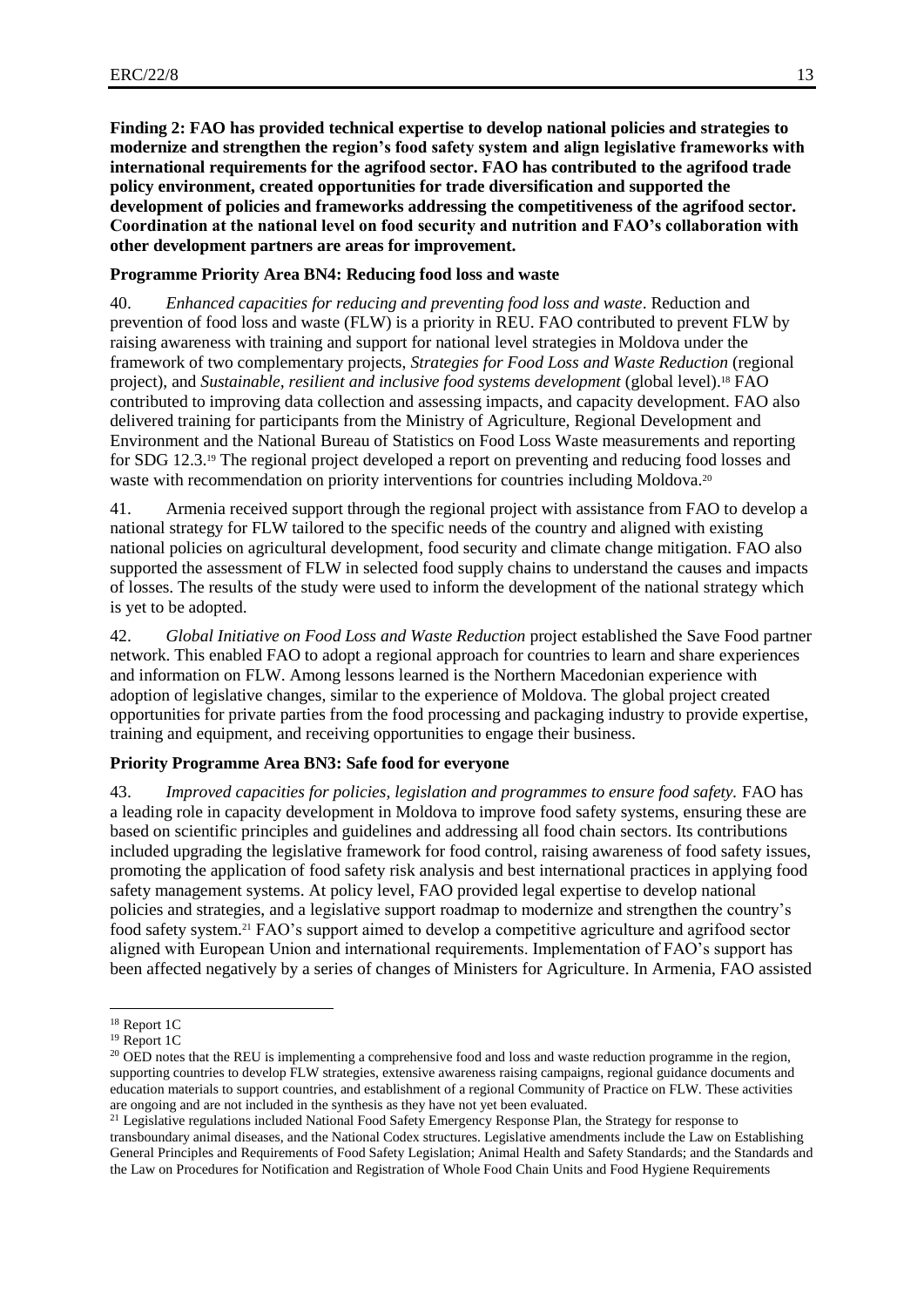with the development of the government's strategy for economic development of the agricultural sector and creating mechanisms for monitoring food security policy implementation.<sup>22</sup>

44. *Strengthened capacities for integrating social protection into food security and nutrition programmes*. FAO supported select countries of the Caucasus and Central Asia to pilot an integrated approach to food security and nutrition and feed results into key policy processes at national, regional and global levels.<sup>23</sup> The most successful pilots were the *Strengthening Food Systems fo*r *Nutrition-Sensitive Social Protection (Cash Plus)* in Armenia and Kyrgyzstan, and the *Matching Grants model* in Tajikistan, and these have good potential for scaling up and replication. The Cash Plus pilot combined cash transfers with agricultural activities, inputs, assets, training as well as extension and social support services. Internal assessments in the two pilot countries found improvement in dietary diversity and positive effects on resilience to the crisis generated by the COVID-19 pandemic. The training of beneficiaries contributed to adoption of healthy cooking practices.

45. The pilot Matching Grants project in Tajikistan sought to assist migrants and their families to leverage remittances for small-scale investments in agriculture and agribusiness. The project was successful in demonstrating profitable and sustainable business processes through the use of remittances with equally matched project grant assistance. The potential for job opportunities and creation by the beneficiaries and their growth takes time to observe. A survey of beneficiaries in June 2020 indicated resilience to the problems of the COVID-19 pandemic and a less dramatic deterioration of the financial situation in households benefitting from the assistance, compared to those that did not receive the assistance.

46. The pilots on national school feeding programmes in Armenia and Tajikistan were the least successful. The projects sought to improve children's access to healthy diversified diets and integrating nutrition education in school curricula. Shifts in government priorities and selecting schools already supported by WFP were the two major challenges experienced by the pilot projects.

47. *Enabled peer-to-peer learning and sharing experiences within and across countries*. At the regional level, FAO compiled best practices and lessons learned for policy dialogue on food security and nutrition (FSN)-sensitive social protection and school feeding programmes drawing on case studies from the region. FAO supported the dissemination of methodological and communication materials, policy dialogues, and a South-South Cooperation study tour on Matching Grants.

### **Programme Priority Area BP3: One Health**

48. *Strengthening One Health systems through integrated and harmonized regional platforms*. The 2020 REU Regional Synthesis commented that FAO's support to enhance capacities in phytosanitary issues was mainly in the form of training. FAO has adopted a more systematic approach in the project *Strengthening Capacities of the National Phytosanitary Control Services in four Eastern European countries*. <sup>24</sup> The project supported the revision of national policies on plant and seed production, the introduction of environmentally friendly practices, the development of a technical manual on implementing pest surveillance procedures for use by phytosanitary personnel and inspectors.

49. FAO's regional project *Strengthening pest control in Armenia, Belarus, Moldova, and Ukraine* implemented a framework to strengthen national phytosanitary control services, trained phytosanitary inspectors on international standards, and enhance capacities of national veterinary services for lumpy skin disease detection and prevention. Notwithstanding the good results, the Ministry of Agriculture in Moldova noted that more focus should be directed at the country level as regional projects were not sufficiently targeted to accommodate the differing priorities of countries.<sup>25</sup>

50. FAO contributed to *reducing the advance of antimicrobial resistance (AMR*) in food and agriculture in six recipient countries in the region. FAO assisted Armenia to establish national capacities for risk assessment, management and communication in food safety that are in line with

<sup>22</sup> Report 2C

<sup>23</sup> Report 2P

<sup>24</sup> Report 2C

<sup>25</sup> Report 1C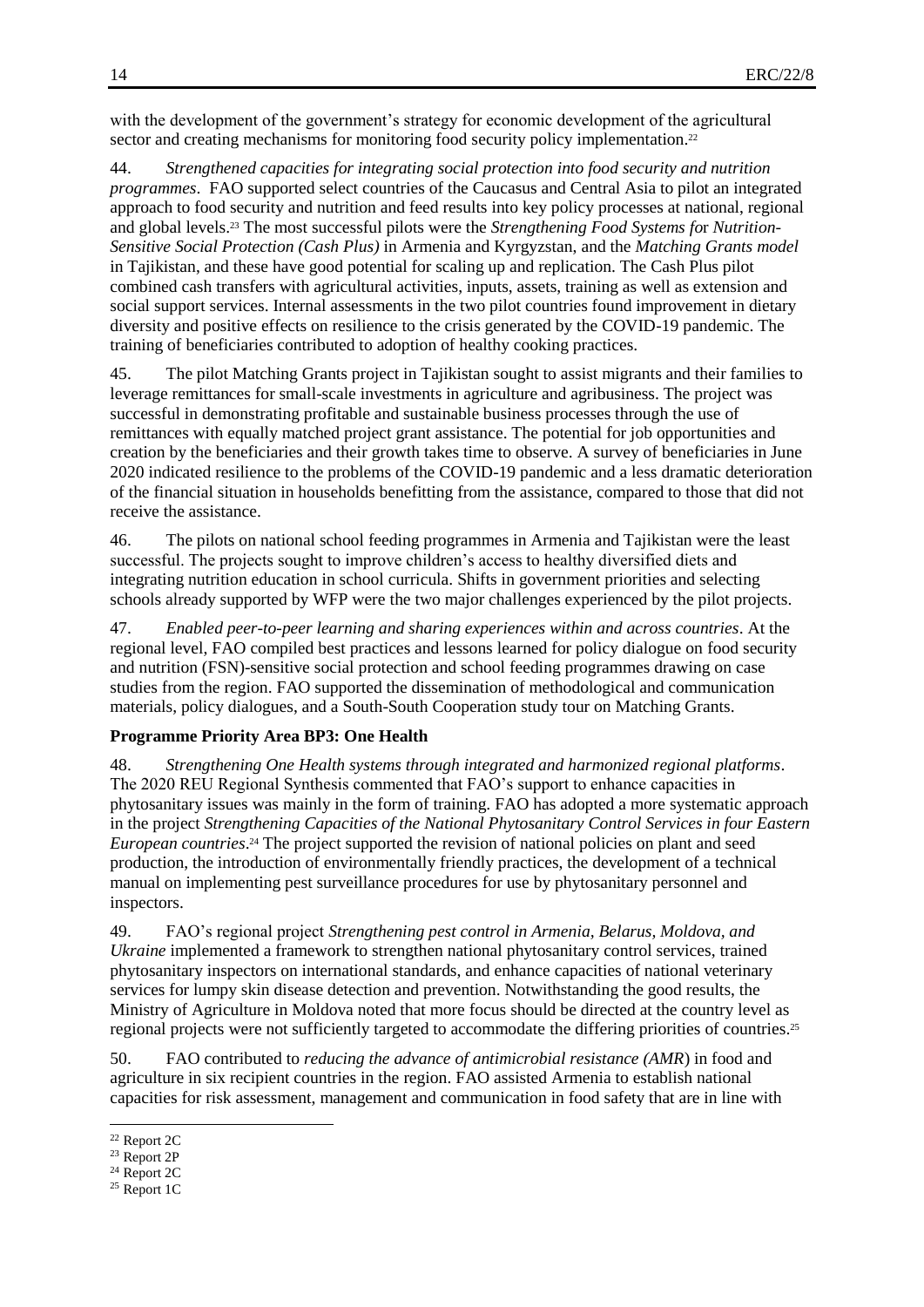globally accepted best practices and principles, and with the World Trade Organization (WTO) and Eurasian Economic Union (EAEU) trading requirements. Surveillance capacity in the form of equipment and resources for AMR testing has improved and a new platform for the management and use of AMR data has been established. However, producers are reluctant to share AMR data because of the potential implications for trade, particularly if they are major food exporters or are looking at international trade opportunities. An alternative being explored is to allow countries to report national surveillance data confidentially to the AMR platform. The data will be aggregated into regional reports to preserve anonymity. FAO also helped to increase awareness of AMR among stakeholders. In Armenia and Ukraine, FAO and national authorities raised awareness of AMR among larger cooperatives of commercial producers but had relatively little engagement with smaller farmers. In Ukraine, assisted by FAO, larger poultry-farming cooperatives have begun to move to fewer or no antimicrobials to market their produce in the European Union.<sup>26</sup>

51. *Sustainability of One Health platforms*. FAO's country-level AMR activities facilitated the creation of intersectoral One Health platforms, raised awareness and developed capacity, creating a strong basis for future collaboration and work on AMR. However, some national governments are reluctant or unable to invest in addressing AMR and have limited capacity to continue without FAO support. Competing public health risks such as COVID-19 has constrained national financial resources and pose a risk to the continuity of FAO's AMR work at country level. Interviews with stakeholders in Ukraine revealed that the government is unlikely to ensure adequate funding of AMR-related activities, without substantially more convincing evidence on AMR.

## **Programme Priority Area BN5: Transparent markets and trade**

52. The synthesis found examples of FAO's contribution to improving market transparency and equitable participation in markets and international trade in Moldova and Georgia. In Moldova, FAO supported capacity building for the relevant ministries to articulate export promotion policies, policy measures and institutional support needed to improve food exports. FAO facilitated the development of Moldova's strategy for the promotion of agricultural products. In Georgia, FAO developed an innovative investment grant scheme that farmers are able to access on-demand. The long-term sustainability of the scheme is dependent on access to finance and the focus of the implementing partner taking over once FAO exits the project.

53. FAO supported the Ministry of Environmental Protection and Agriculture in Georgia to develop the Market Information System that references agricultural product prices for over 60 products in 59 municipalities. The system is able to collect weekly price data for most products. A data warehouse with its comprehensive repository of databases from multiple sources, provides data that can be analysed for use in policy-making.

## **C. Regional Initiative 3: Managing natural resources sustainably and preserving biodiversity in a changing climate**

## <https://www.fao.org/europe/regional-initiatives/natural-resources/en/>

54. Regional Initiative 3 focuses on strengthening the ability of countries to manage their natural resources sustainably and simultaneously managing the impacts of climate change and reducing the risk of disaster in agriculture, forestry and fisheries. The results of the synthesis are organized around the following Programme Priority Areas:

- i. BE1: Climate change mitigating and adapted agrifood systems –Transformation and resilience of agrifood systems to achieve sustainability and Paris Agreement goals enabled through the establishment and implementation of climate-smart agricultural practices, policies and programmes.
- ii. BE3: Biodiversity and Ecosystem Services for Food and Agriculture Biodiversity for food and agriculture maintained and sustainable use, conservation and restoration of marine,

<sup>26</sup> Report 2C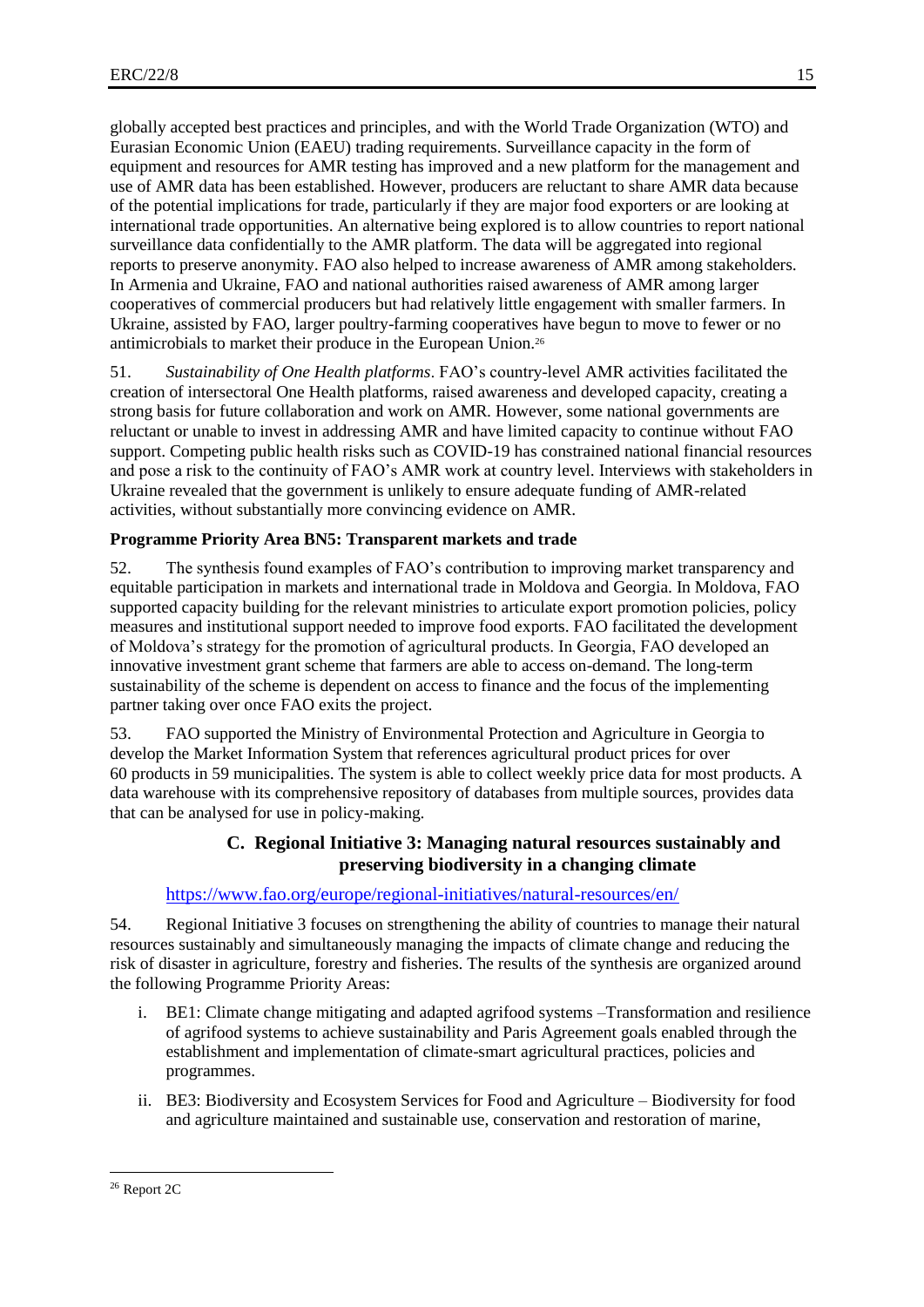terrestrial and freshwater ecosystems, and their services promoted through adoption of targeted policies and practices.

**Finding 3: FAO strengthened capacities for Disaster Risk Reduction (DRR) and climate change mitigation and adaptation through reviews of DRR systems, training and needs assessment studies. Innovative practices in agro-forestry show promising signs of sustainability, while scaling up of sustainable land management practices requires more time and additional financing. The practical application of DRR approaches and tools require longer-term support to achieve sustainable results. The high costs of inputs, the managerial complexities, and the slow institutionalization of outcomes in national strategies and plans are key factors limiting the replication of interventions.**

### **Programme Priority Area BE1: Climate change mitigating and adapted agrifood systems**

55. *Strengthened capacities for DRR*. FAO supported Moldova in preparedness for and management of responses to disasters and crises. <sup>27</sup> It supported Moldova to conduct a comprehensive analysis of the country's disaster risk reduction system for agriculture, drawing on FAO technical expertise and that of international DRR and climate change specialists. The analysis included policies, institutional frameworks, systems and services. The review served as the basis for strengthening the country's response to disasters. FAO also supported Moldova in assessing its existing anti-hail management system and identifying aspects of the system that should be modernized. This assessment is expected to serve as the basis for climate change adaptation and resilience strategies.

56. *Support for climate change adaptation*. In Armenia, climate change adaptation has been integrated in selected FAO programming interventions. For example, FAO supported pilot interventions promoting sustainable agriculture and food production processes in regions most affected by climate change. FAO also supported the development of a country-specific guideline and methodology for disaster needs assessment in the agriculture sector. Through a variety of training, practical demonstration fields, videos and comprehensive cultivation guidelines, FAO promoted good agricultural practices, climate change adaption and mitigation and DRR management. The results achieved from demonstration plots served as the basis for the government's loan subsidy programme to encourage the application of drip irrigation systems and anti-hail nets. These interventions are highly relevant to Armenia. However, they are not easily replicable because of high input costs, complexities in institutional arrangements and the slow pace with which the Government is willing and able to institutionalize these interventions. At the level of beneficiary farmers, even though increased yields have been reported, they are unable to sustain adoption of climate change adaption techniques due to high costs. Similarly, the practical utilization of DRR approaches and tools requires long-term support to achieve sustainable results.

#### **Programme Priority Area BE3: Biodiversity and ecosystems services for food and agriculture**

57. FAO contributed to *strengthening capacities for the sustainable use of forest resources* in Kyrgyzstan through the *Sustainable Management of Mountainous Forests and Land Resources under Climate Change Conditions project*. <sup>28</sup> The project supported a comprehensive assessment of forest and agriculture policies, and the results were used to inform amendments to these policies and legislation, and amendments to the Forest Code. The recommendations of assessments also informed the FAO TCP Forest Policy Project aimed at developing the Concept for Forest Development 2040 and the first National Action Plan 2018-2022 that the government approved in 2019. In partnership with GIZ, the concept of Joint Forestry Councils was introduced, and the idea of joint forestry management was incorporated in the Concept for Forest Development 2040.

58. *Promoted sustainable land and soil management*. FAO supported several initiatives to improve land and soil management in Kyrgyzstan.<sup>29</sup> This includes the integration of sustainable forest and land management principles into local land use plans; the first ever study in Kyrgyzstan on national carbon content coefficients for eight of the most common forest tree and shrub species; and

 $\overline{a}$  $27$  Report 1C

<sup>28</sup> Report 1P

<sup>29</sup> Report 1P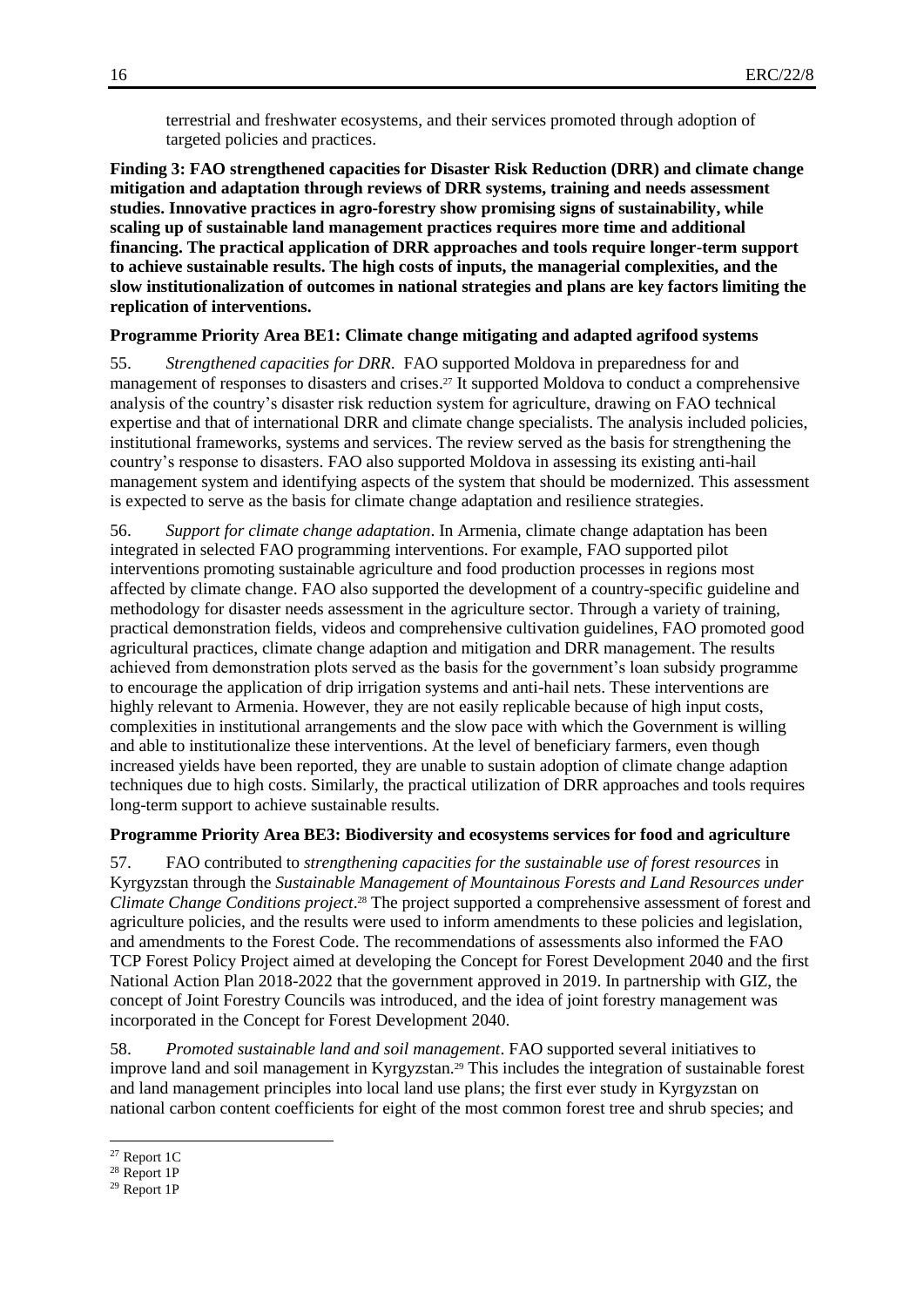the development of soil and pasture vegetation maps with recommendations on rehabilitation of degraded land and pastures to rural municipalities and local pasture committees. Kyrgyzstan is also a pilot country for the *Participatory Assessment of Land Degradation and Sustainable Land Management.*<sup>30</sup> Bosnia and Herzegovina, Turkey, and Uzbekistan participated in the global project on decision support for mainstreaming and scaling up of sustainable land management.<sup>31</sup>

59. Not surprisingly, the results of FAO's support are mixed, given the different country contexts. In Bosnia and Herzegovina, there is strong ownership and support for mainstreaming sustainable land management practices, and commitment from local municipalities to continue implementation using their own resources. Cantonal governments are financing land capability mapping for sustainable land management. In Kyrgyzstan, local municipalities did not use the soil and pasture maps in the land management plans, mainly because attention was directed to responding to the COVID-19 pandemic, and they received limited support from central government institutions that were undergoing changes. Government partners in Kyrgyzstan are reported to play a marginal role in the participatory assessment intervention, a situation that can be addressed through involving local municipalities in implementation. In Turkey and Uzbekistan, there are positive results reflected in the local level strategic land management investments, and good prospects for positive longer-term impact on land resources and their use. The evaluation concluded that scaling up and replication will require more time and financial resources, as would mainstreaming sustainable land management into policies, strategies, programmes and plans at all levels.

#### **D. Use of statistics and data**

**Finding 4: The critical role of data and statistics is evident in FAO's work in the region. FAO promoted several initiatives on digital technologies and information systems as powerful tools for supporting advanced analytics, policy-making, and reporting, and as well as inter-agency coordination. To ensure progress on SDGs and agrifood systems transformation, FAO needs to promote innovative approaches, including the application of modern science and technologies, digital solutions and innovation of mindsets and cooperation models**. 32

60. *Strengthening statistical capacities*. FAO supported the implementation of the Agricultural Integrated Survey (AGRIS) in Armenia, Georgia and Kazakhstan, with much of the implementation support driven from FAO headquarters with the involvement of the Regional Office, Subregional Office and relevant Country Offices. In Armenia, the agricultural census is seen as a "game changer" and the data has been used to develop the country's Agriculture and Rural Development Strategy 2019-2029. The evaluation of FAO's statistical work found that the dissemination of agricultural census data increased access to data, and the availability of data has led to a better understanding of crop production and increased dialogue between national statistics organizations and ministries of agriculture.<sup>33</sup>

61. *Improving SDG monitoring*. FAO has supported countries in the region to align their national plans, monitoring and reporting with the SDG indicators. Armenia received support on the nationalization of SDG indicators, while Georgia received assistance on matching indicators to national plans, and monitoring and reporting on SDG indicators. In Moldova, FAO provided technical support to the Ministry of Agriculture and the National Bureau of Statistics to collect and process national and regional data, and calculate standard output coefficients and development of agriculture farm typology in line with European Union standards. FAO also supported the Ministry to raise awareness among stakeholders, of the SDGs implementation and monitoring, and so address the challenges faced in implementing the 2030 Agenda for Sustainable Development.<sup>34</sup>

<sup>30</sup> Report 3P

<sup>31</sup> Report 4P

<sup>&</sup>lt;sup>32</sup> The 32nd Regional Conference for Europe (se[e https://www.fao.org/3/ne289en/ne289en.pdf page 5,](https://www.fao.org/3/ne289en/ne289en.pdf%20page%205) q) iv.) requested that FAO support countries in determining appropriate policy measures and building needed capacities and knowledge, including through the provision of statistics and analytical tools and the sharing of best practices from inside and outside the region <sup>33</sup> Report 6T

<sup>34</sup> Report 1C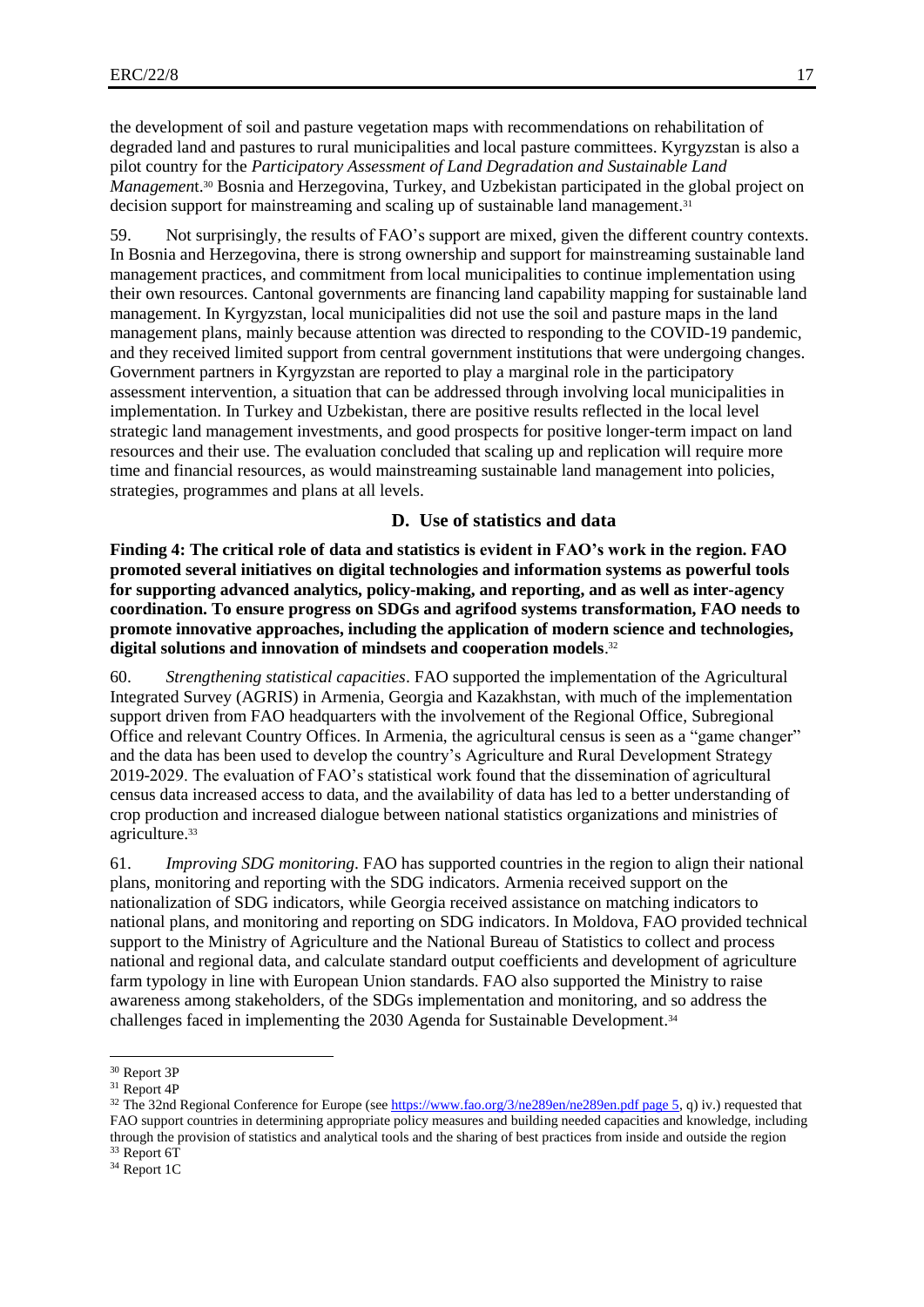62. *Data and evidence generation is essential for assessing food safety risks*. Collecting and analysing data on strengths and barriers to agrifood systems transformation is embedded in Regional Initiative 2. In Georgia, FAO's contribution to the application of digital technologies in agriculture was the establishment of the National Animal Identification and Traceability System (NAITS). The NAITS software has been completed and was introduced for the national use in December 2019. <sup>35</sup> The Government has developed and adopted new legislation for animal identification, registration and traceability. FAO continues to provide technical assistance to the re-organization of the National Food Agency field activities, in order to ensure maximum output from the NAITS. Prior to NAITS, animal health-related information was managed in an Excel database, which limited storage, data reliability, data analytics and access. The NAITS aims to correct these shortcomings.

63. *Data for evidence-based policy-making.* In Georgia, FAO has implemented a cluster of datarelated activities for evidence-based agricultural policy-making. Under the ENPARD Programme, FAO has provided support enabling the National Statistical Agency (GEOSTAT) to improve the current quarterly survey of agricultural holdings and monitor agriculture-related SDG indicators. FAO supported the development of an online repository of most of the extension materials produced by the Ministry and other partners. The materials are collected and undergo a technical revision before being uploaded to the online extension library (elibrary.mepa.gov.ge), where they can be filtered and downloaded. 36

## **E. Gender equality and empowerment of women**

**Finding 5. Gender is mainstreamed into the design of several projects and programmes in the region. Constructive partnerships with civil society organizations have led to increased awareness and advocacy on gender issues in some ECA countries. However, the lack of attention to normative values, and weak monitoring and enforcement of existing national legislative frameworks, hampers progress. As indicated in the 2020 Regional Synthesis, insufficient attention is given to gender analysis in the design phase of projects, and there remains a lack of sex-disaggregated data.** 

64. FAO's contribution to gender equality in the ECA region ranges from the preparation of country gender assessments in Georgia, Ukraine and Uzbekistan to capacity development on gender mainstreaming delivered to nearly 200 FAO technical staff from Regional, Subregional and Country Offices and national partners from 18 countries. The synthesis found examples of a growing role in raising awareness and advocating for gender issues, such as women's access to land, IT services, economic empowerment of vulnerable women in farmer and producer organizations, in Georgia, Turkey and the Kyrgyz Republic.

65. The Republic of Moldova has made progress in promoting gender equality and eliminating all forms of discrimination against women by improving the national legislative frameworks and developing important policies in gender equality. However, enforcement and monitoring of these laws and policies remain a challenge. FAO's programme in the country follows UN norms and values, and has several positive examples of effective gender mainstreaming, considering specific women and girls' needs, priorities, and experiences. The FAO Country Office made efforts to ensure that men and women have equitable access to and control over productive resources and services and capacity building opportunities. The project *Technical support for gender-responsive and socially inclusive policies and interventions* built upon the contribution of UN Women in developing the capacities of gender working/coordination groups in the Ministries of the Republic of Moldova (FAO, 2019f). Under the global project *Sustainable, resilient and inclusive food systems development,* the data on project participants at various capacity building events was disaggregated based on sex, age and type of stakeholder.

66. The three-tier model project *Developing capacity for strengthening food security and nutrition in selected countries of the Caucasus and Central Asia* was designed as mostly gender neutral, with the exception of the Matching Grants pilot. In the Matching Grants scheme pilot, women and youth

l

<sup>35</sup> Report 5Ta

<sup>36</sup> Report 5Ta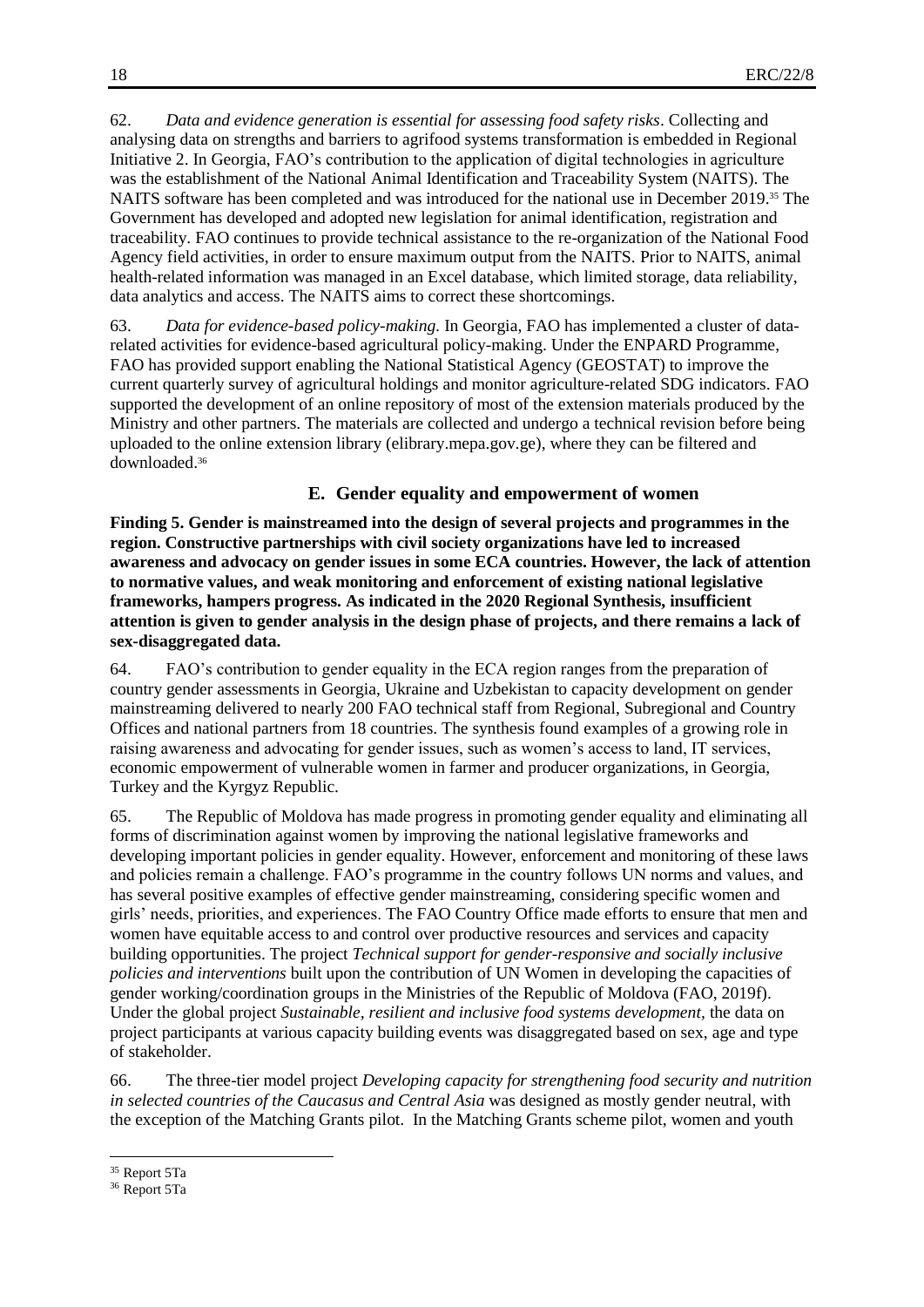are the main target group of this intervention. Female grant recipients (Matching Grants) mainly included mothers-in-law, who were traditionally major decision-makers in Tajik households and not wives or daughters of migrants. The evaluation noted that gender was only partially included in the project objectives and results. The lack of a comprehensive gender-role study was noted in the Cash Plus pilots, which would have been better adapted to local contexts with better assessment of pilot impacts and limit the risk of harm (such as increased burden with additional agricultural works on regular family responsibilities of women versus productive impacts.)

67. Sex-disaggregated data is not yet systematically collected in the region. In Armenia, FAO's programme addressed aspects related to rural poverty, gender and vulnerable populations including youth, where appropriate. Yet, effects of these interventions in addressing normative values were not well documented. FAO has taken into account United Nations normative values and principles, addressing issues of equity and needs of vulnerable communities and localities and has implemented targeted interventions, which were based on needs assessments and focused on the needs of the most vulnerable (e.g. communities with the highest need of support). While detailed gender analysis was often not undertaken, in most cases this was due to the fact that gender issues were not inherent in selected interventions. The Country Programme in Kyrgyzstan has highlighted how the collection of sex-disaggregated data is still evolving and is not systematic across FAO activities.

68. Within the project *Decision Support for Mainstreaming and Scaling Up of Sustainable Land Managemen*t, <sup>37</sup> Bosnia and Herzegovina was an exception, addressing gender and vulnerable groups with a mainstreaming strategy drafted. It is important to underline that the project was not only about technical tools, but also aimed at decision support for mainstreaming (to policies, strategies, investment frameworks) and up-scaling of sustainable land management (SLM), and potentially have significant impacts on the rights, roles and responsibilities of women and men. When land management practices are changed, the change process can have significant impacts, either positive or negative, on different land user groups. Decision-makers need to be made aware of such potential changes, and the decision support systems need to be able to track and measure these changes.

## **IV. Enablers and constraints**

**Finding 6: The quality of FAO's technical expertise is a well-recognized comparative advantage and a key enabler of results in the region. Partnerships have been encouraged and have generated multiple instances of successful collaboration across national boundaries. The main constraints are linked to limited financial resources in governments, changes in the political context, lack of national ownership of commitments, and the lack of synergies amongst projects.**

### *Enabling factors*

69. *FAO's technical expertise*. The comparative advantage and relevance of FAO's technical expertise in agricultural and rural development are well recognized in the region. FAO has a niche and leading role in the region in providing advice on policy development and piloting and implementing programmatic interventions in technical areas requiring specialized technical capacities and knowledge. In Moldova, for example, FAO is viewed as a long-standing partner to governments and promotes innovation for sustainable agriculture production, builds capacity in the agricultural sector to meet regional and global standards, assists in the development of policies, and draws on international best practices. In Armenia, FAO played a significant role in policy advocacy and development of strategies, combined with its highly unique technical capacity. Pioneering projects in the field of grape genetic resources and grape phylloxera-resistant material production were pivotal for improving national capacity towards sustainable management of resources. In Georgia, FAO plays a leading role in supporting policy development in agriculture.

70. *Technology was an enabler* in a several projects, providing tools for surveillance, data collection, and improving production. The study conducted in Kyrgyzstan, implemented by the Climate Change Centre and the Forest Institute of the National Academy of Science, was the first one

 $\overline{a}$ <sup>37</sup> Report 4P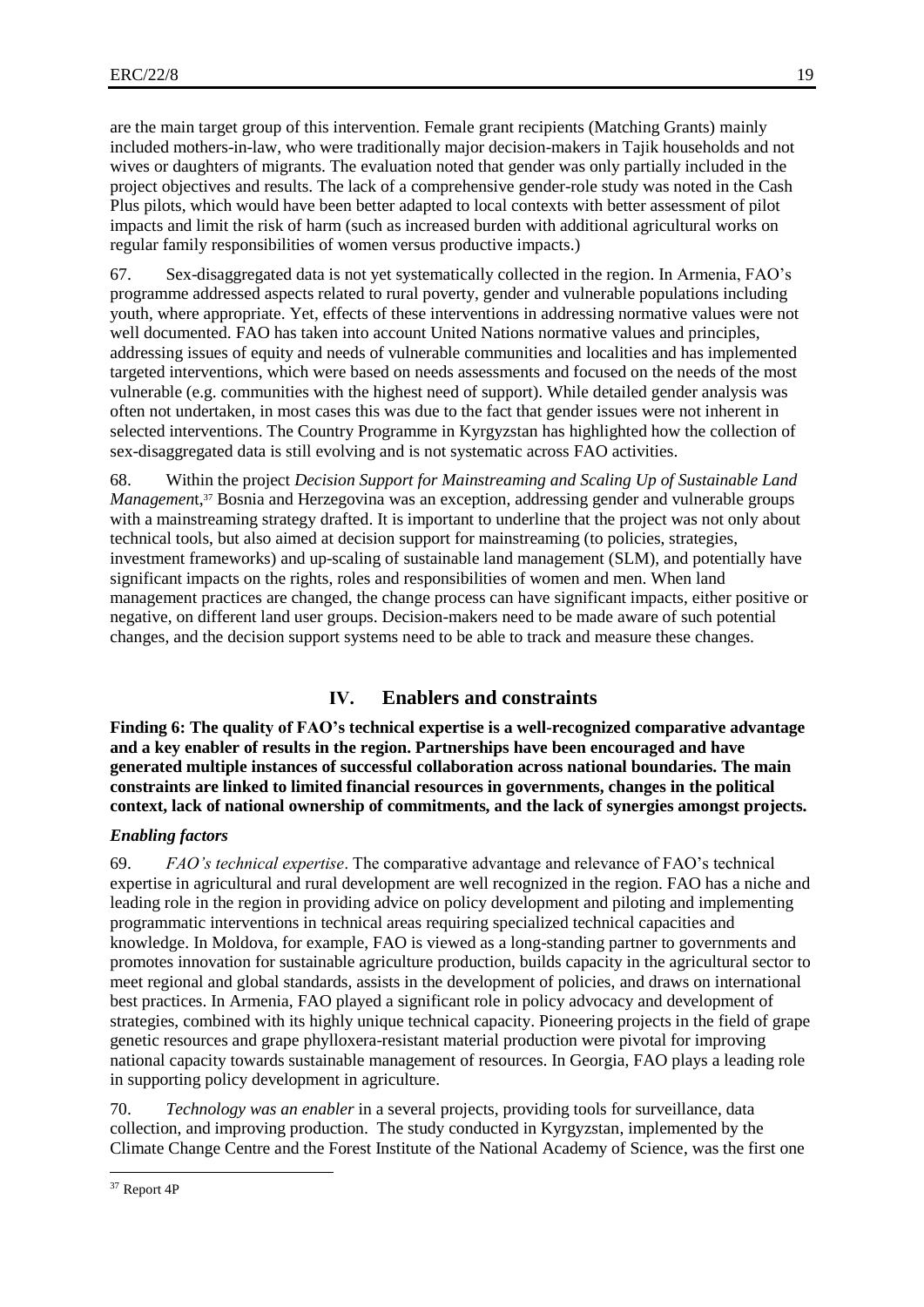in the country to identify national carbon content coefficients for eight most common forest tree and shrub species.

71. *Partnerships for durable, inclusive solutions.* FAO's partnerships with CSOs, localgovernance bodies, the private sector and international donors have played a significant role in the success of regional initiatives, in particular where FAO's role as coordinator was critical and there was a necessity to mobilize joint resources to assess needs and gaps in agrifood sectors as key requirements to ensure positive results. The Hand-In-Hand approach both at national and community levels has provided advocacy support and developed strategies where the main principle was to bring knowledge to respond to farmers' needs. In Armenia, the country programme promoted regional cooperation between and among countries in the region, through South-South cooperation and triangular cooperation (SSTC) initiatives. FAO's partnership, for example, with the Center for Agribusiness and Rural Development (CARD) has led to several research projects to assess the dairy sector and identify gaps in value chains in Armenia and Georgia, in collaboration with the Georgian Farmers' Association (GFA). FAO's interventions have developed partnerships and networks by collaborating with other projects and initiatives in the region.

72. NGO partners, such as Green Cross, Milieukontakt and the International HCH & Pesticides Association (IHPA) Forum were highly active in the region. All were partners to the FAO Global Environment Facility (GEF) project in Eastern Europe, Caucasus and Central Asia (EECCA) countries and had a proven track record on mobilization of funds and implementation of activities. All partners brought in significant experience and co-finance budget to the programme along with an established network of partners at national level who supported programme implementation.

73. FAO partnered with other United Nations agencies in Armenia, particularly with UNDP in implementing joint GEF-funded projects, and in supporting the first agricultural census in 2014-2016. An example of successful partnership has been the *Enhancing Human Security and Building Resilient Society in Disadvantaged Communities of Armenia* project, which involved an unprecedented level of cooperation amongst United Nations agencies in the country as six United Nations agencies partnered together to realize this project. Other partnerships with organizations such as ACBA-Credit Agricole Bank were pursued in this project as well.<sup>38</sup>

74. *Decentralized technical capacity development* has been a powerful enabler, despite the limited staff and resources available in REU. As highlighted in the 2020 regional synthesis, the countries in the region have already localized the SDG indicators. This 2022 synthesis confirms that REU has successfully strengthened data and statistics collection methods to enhance the region's results-based management culture for effective evaluation and results.<sup>39</sup> The Agriculture Integrated Survey (AGRIS) in Armenia, Georgia and Kazakhstan and the agricultural census in Armenia are examples of implementation driven by REU's headquarters with the involvement of the Regional and/or Country Offices and leading to the definition of countries' development strategies. Investing in national expertise increased the value-for-money created by projects and amplified results. For example, hiring national consultants contributed towards sustainability and strengthening of a national pool of professionals.

75. *Knowledge sharing* supported by an effective communication strategy has been adopted in some cases and generated increased awareness and dissemination of information on new technologies, both indispensable to foster replication and upscale project activities. Dissemination of educational and methodological materials in Russian and local languages has reached and benefited stakeholders at all levels. However, a more coordinated effort to share best practices and disseminate knowledge needs to be put in place, to capitalize on results and lessons learned, for a greater catalytic effect.

<sup>38</sup> Report 2C

<sup>&</sup>lt;sup>39</sup> The 32nd Regional Conference for Europe explicitly stressed the need to invest in data collection for evidence- and science-based policy-making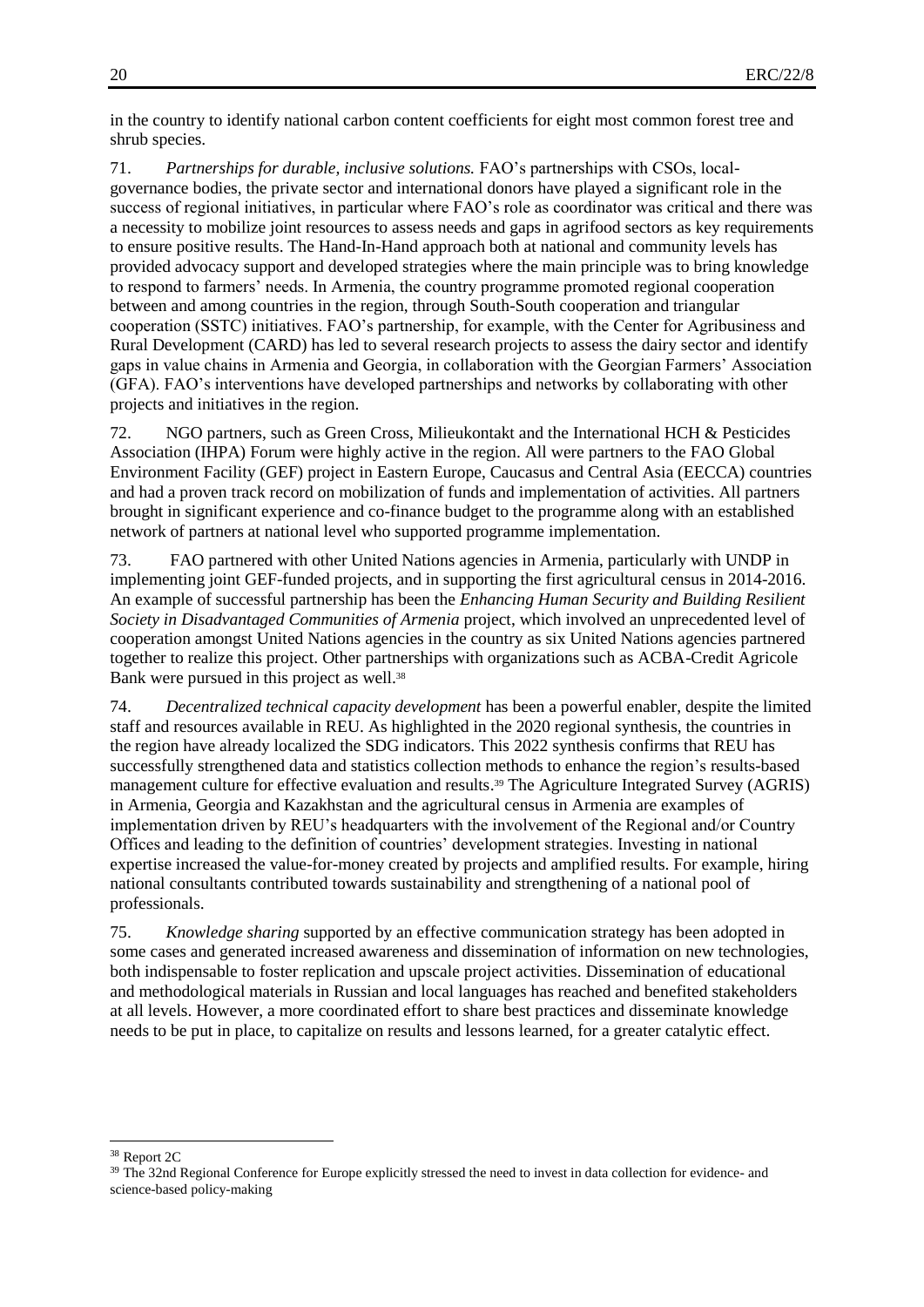l

#### *Constraining factors*

76. The constraining factors identified in this 2022 synthesis are similar to those identified in the 2020 regional synthesis. However, there are indications in the most recent evaluations that FAO's work in the region has focused on overcoming structural shortcomings.

77. The implementation of many projects remains challenging often due to governmental structural changes and funding constraints, as pointed out by the 2020 Regional Synthesis. Insufficient financial and human resources of counterpart institutions, lack of clarity in relation to the boundaries of their competencies, absorption capacity of the assistance received from different development partners are still hampering the effectiveness of FAO's support. However, it must be noted that the more recent evaluations have provided some successful examples of cross-sectoral and multiple tier approach models that have shown positive instances of coordination and versatility of design, as well as flexible project management to adapt to changing circumstances.

78. The already existing challenges have been aggravated by the COVID-19 pandemic, resulting in disrupting supply chains, or in delaying the use of FFS in Armenia to provide training on responsible AMR and biosecurity, or the delayed adoption of regulation of emissions and sinks of greenhouse gases of the forestry in Kyrgyzstan. FAO has, however, shown flexibility in addressing these challenges to mitigate longer-term consequences and impacts on project results. In the Republic Moldova, for example, the Flexible Multi-partner Mechanism (FMM) allowed FAO to rapidly adjust to COVID-19 and redesign some activities. <sup>40</sup> In the case of Georgia, well-coordinated efforts of the Government allowed them to keep the consequences of COVID-19 restrictions to a minimum. FAO with the Ministry have prepared a plan of action for the case of a possible pandemic outbreak that will trigger another lockdown decision.<sup>41</sup> The pilot on Matching Grants in Tajikistan showed that beneficiaries receiving the assistance expressed more optimism and resilience, as well as better outlook for their financial and job situation, despite the COVID-19 pandemic, than those not being targeted by the initiative.

79. Even in the case of interventions perceived as successful, full national commitment and ownership are still necessary to ensure the establishment of institutional frameworks and operational support to sustain the results achieved. REU has already taken strong measures (more than ten TCP Facility projects) to address this issue at country level and through programme integration into the three RIs. Other emerging issues such as urbanization, decentralization, migration, etc. were considered to deserve greater attention in the theory of change of the Strategic Objectives and at country level. Neither the export promotion nor the export diversification strategies were well defined yet but a sped-up process of identification of the modalities of support was expected soon.

80. The lean structure of Country Offices remains a constraint as pointed out by the 2020 Regional Synthesis.<sup>42</sup> Country Offices rely heavily on REU and SEC for technical backstopping, even when these offices also face capacity and resource constraints, exacerbated by the COVID-19 pandemic. However, the project *Developing capacity for strengthening food security and nutrition in selected countries of Caucasus and Central Asia* is a best practice on how to mobilize the needed expertise for project implementation from headquarters and effectively direct it to the regional and national level, hence contributing to building technical capacity of the Decentralized Offices. More

<sup>40</sup> For example, initially the Republic of Moldova was not included as a beneficiary country for the trade component of the "*Sustainable, resilient and inclusive food systems development*" project. Due to the pandemic, the trade component benefitted from a specific online training, namely the "Trade, Food security, and nutrition" provided by the United Nations Institute for Training and Research (UNITAR) (UNITAR, n.d.). The online course was designed to assist representatives from Ministries of Agriculture and other government authorities in the formulation and implementation of trade, agricultural and food security policies and programmes in the post-Soviet countries, including the Republic of Moldova.

<sup>&</sup>lt;sup>41</sup> FAO with the Ministry of Agriculture in Georgia have prepared a plan of action for the case of possible pandemic outbreak that will trigger another lockdown decision. The plan includes already tested on-line coordination platform with all 46 local and regional extension service centres collaboration with the non-governmental farmer-based organizations operating in the field. The protocols of the actions in case of emergency to protect the most vulnerable groups (in agricultural rural areas) include rural-urban coordinated "permits system" to allow for coordinated and unrestricted movement of the agricultural produce to markets in cases of general lockdown. The major risks to be addressed include the import-depended food items availability.

<sup>&</sup>lt;sup>42</sup> The REU Theory of Change identified the risk of FAO in the region spread too thinly.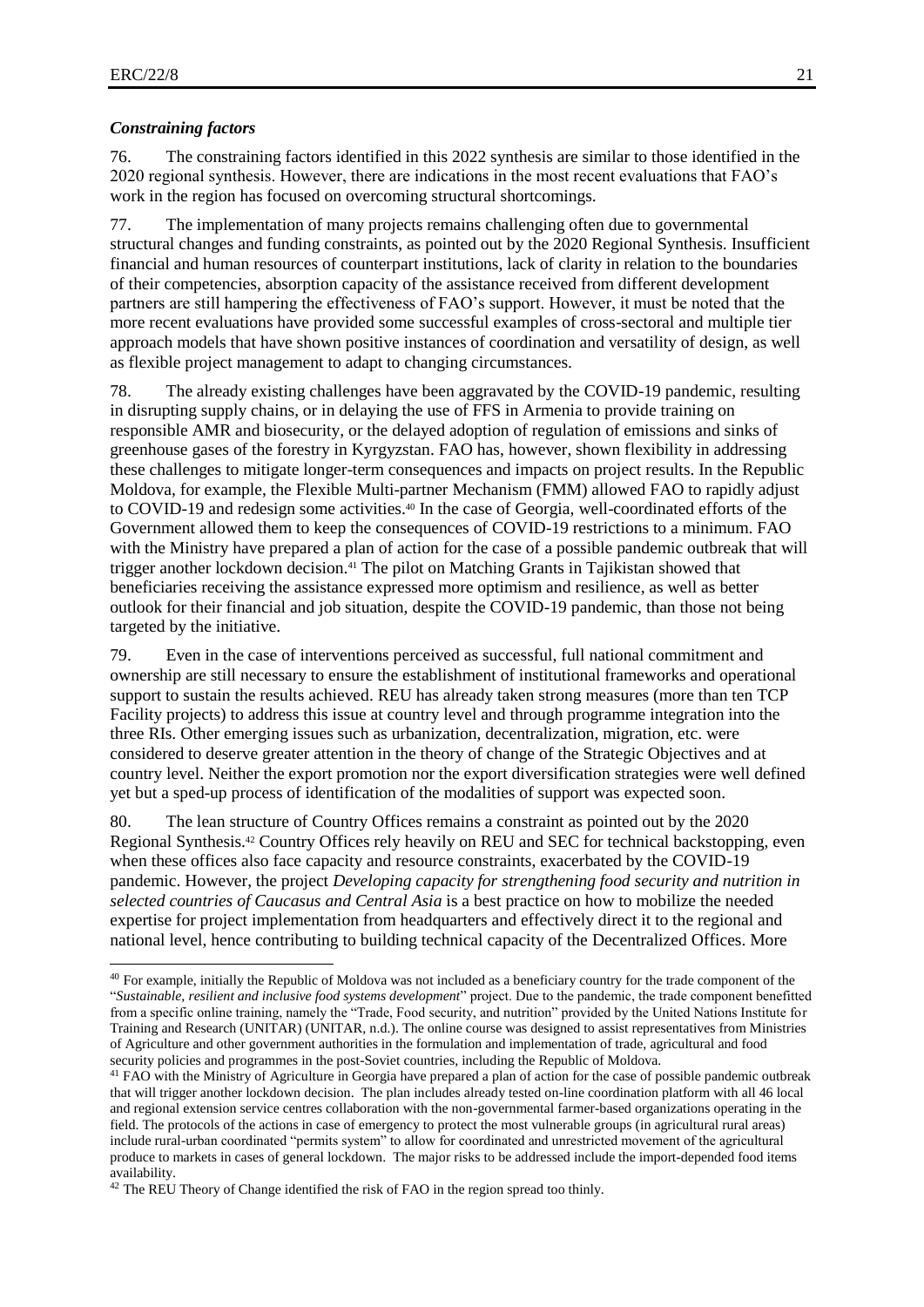work needs to be done in ensuring the retention of the developed capacity and providing additional support to the country teams where REU could play a more facilitating role.

## **V. Gaps and emerging issues**

81. This section discusses the gaps and issues that emerge from the synthesis of the evaluation reports. As the regional synthesis is based on a sample of evaluation reports, it does not cover all the programmes and activities of FAO in the ECA region. The gaps identified in the regional synthesis might therefore not be real gaps, but a reflection of the sample of evaluation reports reviewed. Some of the issues discussed were highlighted in the 2020 regional synthesis.

## **Finding 7. FAO in the region collaborates with many partners and has built effective partnerships. It could utilize its comparative advantage more effectively in facilitating multistakeholder partnerships and dialogues. Engagement with the private sector appears limited.**

82. FAO has built and nurtured effective partnerships in the region with the national government, key development partners, including United Nations agencies and non-state actors. The existing enabling environment, capacities and maturity level of partners in the region have impacted the effectiveness of these partnerships. The Organization could use its comparative advantage in facilitating policy discussions/multistakeholder dialogues among civil society, government and international partners on food security, nutrition and broad issues of sustainable agricultural development where FAO could offer its technical expertise.

83. The private sector should be given opportunities to contribute to results and their sustainability. For example, there is scope for involving the private sector in strengthening functional capacities of cooperatives and other local farmer organizations. It is however essential to involve the private sector during the design phase in order to lay the foundation for building co-ownership of results.

84. Although ministries of agriculture are FAO's primary partners in country, achievement of the SDGs, requires collaboration with other ministries, and FAO's engagement with these ministries is often not as strong as its partnership with ministries of agriculture. This challenge can be addressed by collaborating with other United Nations agencies that have partnerships with other ministries. Collaboration with other United Nations agencies is especially important in supporting countries in climate change adaptation and natural resources management and will be critical in light of the need for countries in the region to strengthen resilience to natural and human-induced disasters.

## **Finding 8. The lack of national ownership and limited institutional capacities in the region affect the speed and quality of project implementation. These factors also contribute to the fragility of sustainability of the results of FAO's interventions.**

85. Full national commitment and ownership is necessary to ensure establishment of institutional frameworks and operational support to sustain the results achieved. Frequent changes in governments' development priorities are a recurring issue in the region, hampering the institutionalization and replication of project results. Designed roadmaps are not sufficiently promoted and owned by some governments, sometimes due to changes in the overall strategy and reprioritization of activities. The capacity and resource constraints of the Country Offices (mostly due to size and resources) as raised in paragraph 80, require further attention. Policy processes have been compromised by the insufficient high-level coordination and policy dialogue.

86. Ineffective coordination is an aspect that weakens implementation of projects. Changes in political and administrative leadership of government ministries sometimes lead to organizational changes and replacement of national project coordinators. This contributes to discontinuity and delays in implementation. There are also formal coordination structures, for example, FSN councils, that do not function effectively as platforms for high-level coordination and policy dialogue. Factors contributing to the low level of effectiveness of FSN councils include the constantly changing political environment; low political interest from some governments reflected in high staff turnover of key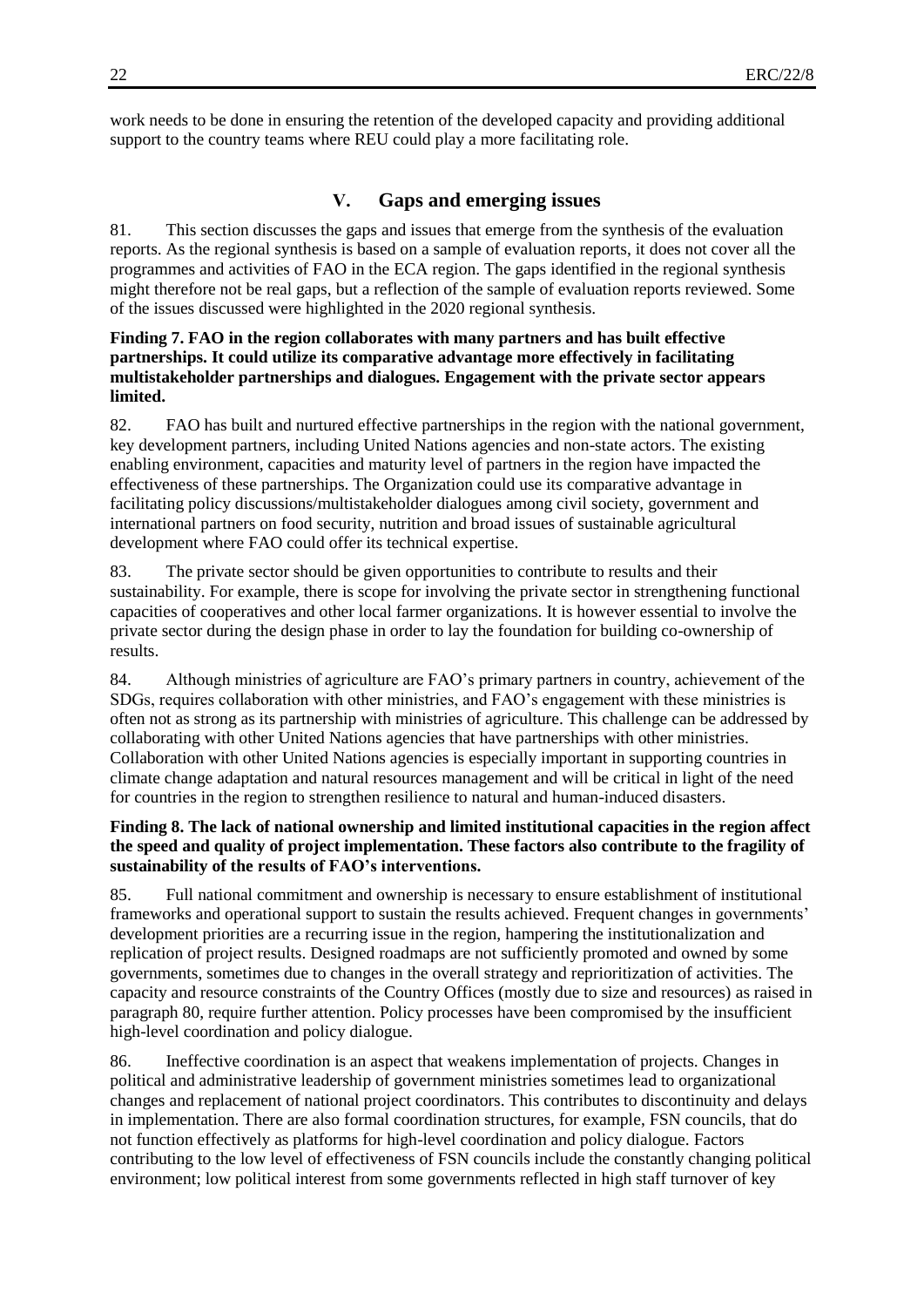personnel; lack of full-time advocacy capacities required for high-level policy dialogue; and a lack of a common understanding of FSN-related visions.

87. The sustainability of FAO's programmes has been affected by many factors, particularly the changes in the development context, and the lack of resources and capacities of national institutions to continue or replicate best practices and results achieved. In many cases, resources were not available to support continuation of activities and scaling up often depended on finding new donors. Structural changes in national governments and high rates of turnover and mobility of government staff in some countries have limited the potential for effective implementation of newly adopted policies and national plans, impeding sustainability of results achieved.

88. Other aspects hampering sustainability are related to limited replicability due to the cost of inputs, managerial complexities and slow institutionalization of outcomes in national strategies and plans. In Armenia, for example, practical utilization and application of disaster risk reduction approaches and tools remain a challenge and requires continued long-term support to achieve sustainable results. In Kyrgyzstan, the main risk to sustainability is the lack of or no access to affordable services by beneficiaries to sustain the achieved benefits.

89. Duration of many agricultural projects is usually up to three years, which is another impediment for sustainability. According to farmers, to achieve some tangible results and provide a good model for replication, longer support for dairy, livestock or horticulture value chains is required to achieve long-lasting sustainability. In particular, key success factors for TCP projects are linked to synergies with national initiatives and multistakeholders, including the private sector.

## **Finding 9. Monitoring and evaluation at country level remains a gap in the region**

90. The 2020 Regional Synthesis suggested the need for a consistent and comprehensive monitoring and evaluation system both at national and regional level. The issue was confirmed by the 32nd Session of the FAO Regional Conference for Europe.

91. The current synthesis identified positive examples that addressed this issue successfully. For example, through ENPARD, FAO supported the Ministry of Agriculture to develop a sound monitoring and evaluation (M&E) system. In Kyrgyzstan, the M&E activities for the project *Sustainable Management of Mountainous Forest and Land Resources under Climate Change Conditions* were largely used to track performance and to foster learning from the application of innovative approaches. However, FAO needs to strengthen its monitoring of progress, impediments and risks to programme implementation in the region. In particular, FAO needs to establish a risk management system to systematically monitor development changes and identify potential risks and issues that may affect programme results. Monitoring results, combined with periodic review of development context, should be used systematically to address potential risks and constraints and inform timely adjustments to the programme management approaches.

92. A stronger M&E system would support the Organization to effectively use lessons learned and the knowledge generated for the continuous refinement of programmes in consultation with key partners towards effective and sustainable results. There are monitoring and reporting systems in place at country level and at regional level. However, these need to be strengthened to generate credible, evaluative evidence of outcomes and lasting results that can be attributed to FAO's work. OED notes the positive, concrete steps taken by REU to strengthen monitoring and evaluation at the regional and country levels. These include the deployment of regional evaluation specialists and actively promoting the use of evidence for project design.

## **Finding 10. Using theory of change approach in project design**

93. The 2020 Regional Synthesis recommended improving the existing accountability framework at regional and thematic level by ensuring that all projects are based on a robust theory of change. This would allow better linkages among components within the Regional Initiatives as well as between Regional Initiatives. The document on Results and Priorities for the FAO region<sup>43</sup> presented

 $\overline{a}$ <sup>43</sup> ERC/20/5 Rev.1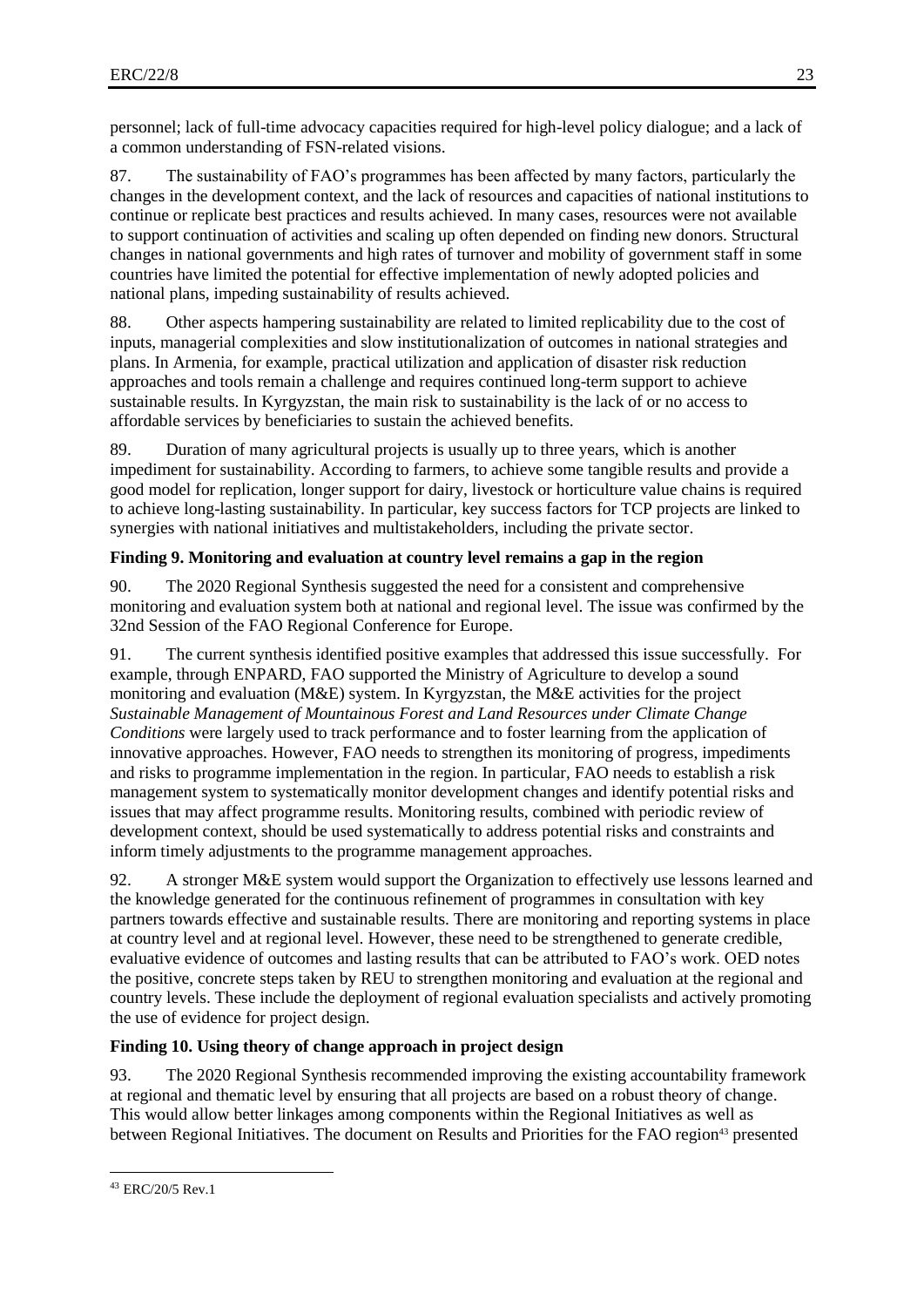at the 32nd Session of the Regional Conference has reiterated the importance of sharpening the theory of change for each Regional Initiative.

94. The synthesis has found examples of flexible projects designs, which have allowed FAO to redesign activities to overcome challenging political contexts and, in particular, the strenuous circumstances caused by the COVID-19 pandemic. The three-tier model design, in the project for strengthening food security and nutrition in the Caucasus and Central Asia, was well suited to accommodate and reinforce the vertical and horizontal interactions between activities, as well as to introduce appropriate innovative approaches to influence FAO's work globally. However, a participatory theory of change exercise could have allowed for a better understanding of the different change pathways, as well as identify relevant assumptions, general and context specific risks and drivers.

It is worth mentioning that REU has recently undertaken the process of developing theories of change for each Regional Initiative. This could serve as a good basis for facilitating cross-sectoral dialogue and linking up with external processes, to enable a steady pace of delivery and avert discontinuities. Theories of change at project level should be nested in or linked to theories of change for the Regional Initiatives, where relevant.

#### **Finding 12. Policies promoting rural inclusion in the region are lacking**

95. The 32nd Session of the FAO Regional Conference for Europe emphasized to Members, in the context of social sustainability and leaving no one behind, the need to address inequalities in food systems, foster a more people-centred approach, and empower vulnerable and marginalized groups in order to provide affordable, healthy diets for all. The synthesis finds that rural inclusive policies are still lacking in the region.

#### **Finding 13: Limited role of local municipalities**

96. Local governments/municipalities are critical for the effective implementation of initiatives such as sustainable land use, supporting pastoralism, disaster risk reduction and building resilience to disasters and crises. Rural municipalities have a significant impact on the lives of rural populations but often lack the capacities (financial, human resources and authority) to play a key role in the reduction of rural poverty and promoting rural inclusion. From the sample of evaluations used in the regional synthesis, local municipalities appear to play a marginal role, or none at all, in FAO interventions.

#### **Finding 14: Youth are largely invisible in interventions in the region**

97. Regional Initiative 1 includes youth as a target group. However, the regional synthesis did not find any reference to youth in the evaluations covered by the synthesis, except in the case of interventions for transitioning to the blue economy. Not including youth and youth organizations is a missed opportunity to engage rural youth in *Digital Agriculture* and other opportunities, particularly opportunities in the 'Green Economy' that can improve their prospects for a better life. Young people are increasingly demanding that their voices be heard in decision-making on climate issues. FAO REU should be more deliberate in its inclusion of youth in all three Regional Initiatives. It should design interventions that focus on youth as a distinct category of beneficiaries and should create an enabling environment for the voices of youth to be heard in regional, national and local forums. Working with education institutions (vocational colleges, universities) is another vehicle for working with youth.

## **VI. Conclusions and lessons learned**

### **Conclusions**

98. **Conclusion 1**. FAO contributed to results in the Programme Priority Areas covered by the three Regional Initiatives of Europe and Central Asia. It has used its comparative advantages effectively, focusing on provision of specialized technical expertise and offering innovative approaches and solutions. FAO has contributed to strengthening capacities of government institutions, as well as capacities of farmers, farmer organizations and other civil society formations in the region. The evidence assessed in the Regional Synthesis indicates that FAO's work under Regional Initiative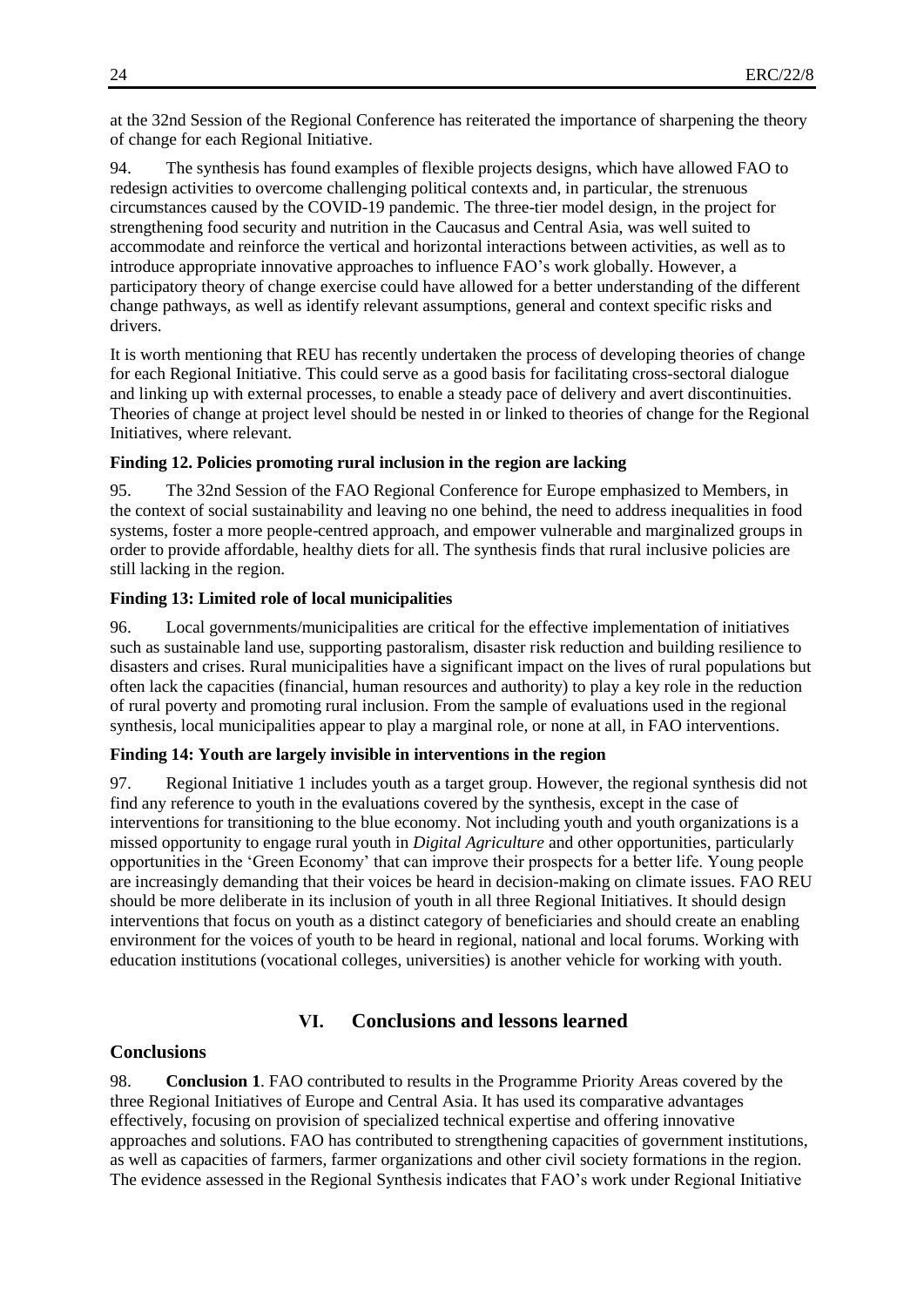3 that focuses on climate change and the sustainable management natural resources is gaining traction but slowly. This is not surprising as Regional Initiative 3 was adopted as recently as 2019. However, the 2021 United Nations Climate Conference reiterated the urgency for action on climate change, and it is essential that Regional Initiative 3 is given the requisite attention in the REU regional portfolio.

99. **Conclusion 2.** Although the Regional Initiatives do give some coherence to FAO's portfolio of work in the region, most of FAO's interventions adopt a project modality rather than a programmatic approach. The region's efforts to develop a theory of change for the Regional Initiatives may assist in following a more programmatic approach. The sustainability of results is fragile for many of FAO's interventions. FAO in the region supported several pilot projects that generated positive results, and in some cases, relatively strong prospects for sustainability in the form of scalingup or replication. However, these are the exceptions. The difficulties surrounding the sustainability of results was a recurring theme in the Regional Synthesis. The lack of resources and capacities of national institutions were the most commonly cited factors impacting negatively on sustainability.<sup>44</sup> At community level, the high cost of inputs was frequently identified as a factor limiting the ability of farmers to implement new practices or approaches they had learned. Sustainability of results is also a reflection of underlying design problems, in particular, including sound exit strategies in the design of projects and testing their feasibility.

100. **Conclusion 3**. REU has played a critical role in providing strategic and technical leadership to Country Offices in the region. Country Offices have lean structures and rely heavily on the Regional Office, Subregional Office and relevant divisions in headquarters for technical backstopping. The COVID-19 pandemic has highlighted the importance of having strong technical capacity in FAO's Decentralized Offices at regional, subregional and national levels. It also demonstrated the value of complementing Country Office capacity with competent national consultants. The reality is that staffing levels in Decentralized Offices are unlikely to change in the immediate future. This calls for new ways of working and innovative project/programme designs.

101. **Conclusion 4**. Effective partnerships have been the hallmark of FAO in the region, and undoubtedly, FAO is seen as a credible partner that brings a wealth of knowledge and technical skills, as well as financial resources, to the partnerships. FAO has built partnerships with national government institutions, donors and funding partners, civil society organizations, academia, and the private sector. Partnerships with local municipalities have not been as effective as partnerships with FAO national counterparts. FAO has built productive partnerships with civil society, and to some extent, with the private sector. Broadly, FAO's partnerships can be categorized as conventional. New and emerging global and regional challenges call for more innovative partnerships, particularly with the private sector and civil society.

102. **Conclusion 5.** FAO has made notable progress on knowledge management in the region, and has provided valuable support to develop national statistical capacities, and made available an array of knowledge products to users at national and local levels. Evaluations in the synthesis sample lamented the lack of a knowledge management strategy to document results and good practices, and generate lessons to inform future programming. This lack of a knowledge management strategy is linked to weak monitoring and evaluation at country level, an issue raised in the 2020 Regional Synthesis. REU has taken steps to strengthen monitoring and evaluation, including the use of evaluative evidence in the design of projects and programmes.

## **Lessons learned**

l

103. The synthesis identified a number of lessons for consideration in addressing the constraints, gaps and emerging issues, and for reinforcing effective practices.

### **Lesson 1: Strategic and inclusive partnerships are essential for achieving results**

104. The results that FAO has achieved in the region has been through the strength of its partnerships with governments in the region, producer organizations, collaboration with other

<sup>44</sup> Feedback from REU suggested that project size and duration are key factors in sustainability. This may be a consideration although the evaluation reports in the synthesis did not identify these factors explicitly.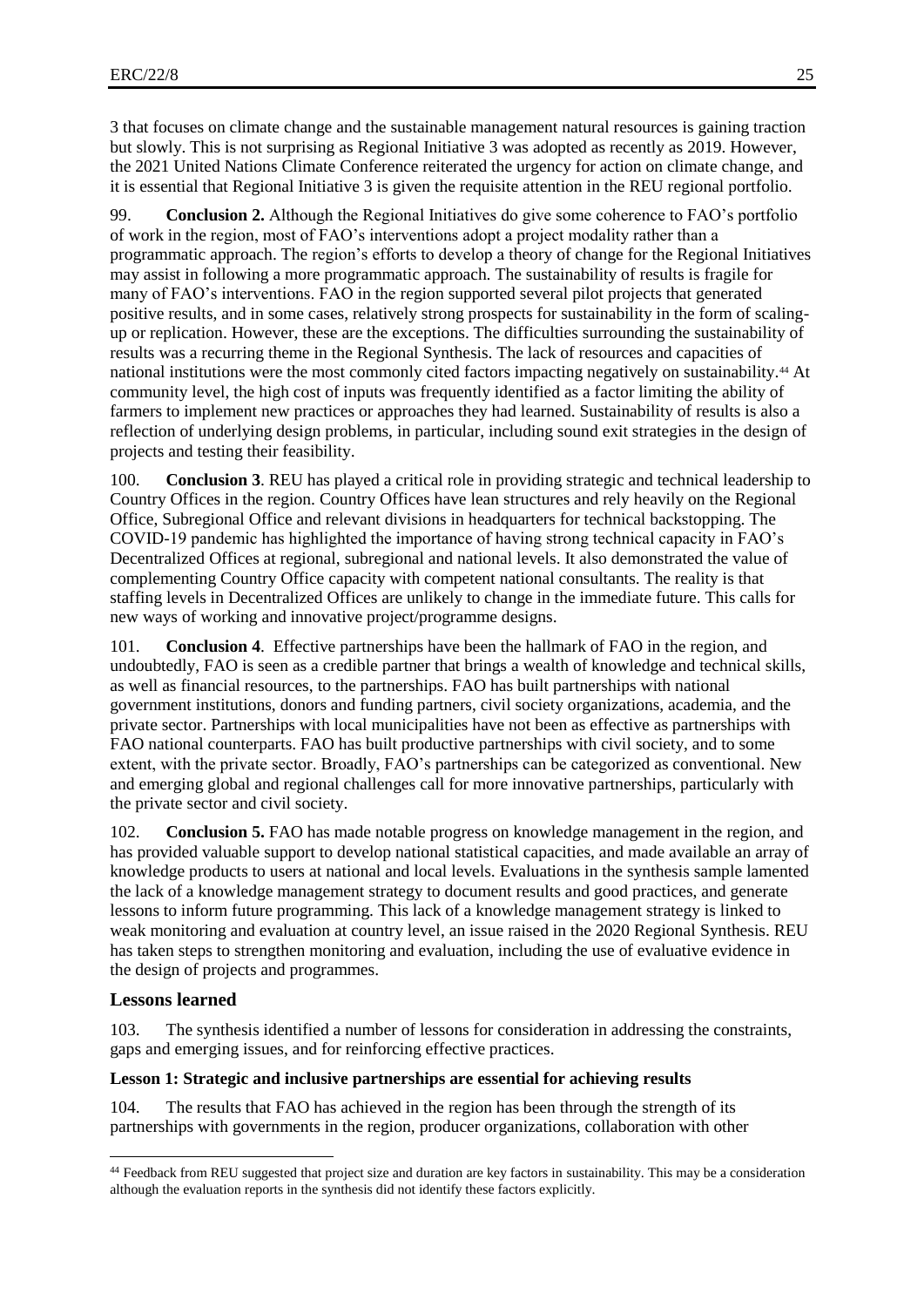United Nations entities, primarily UNDP, and partnering with other development partners and development finance institutions. FAO is seen as a credible partner, with a high level of technical expertise. There is considerable scope for strategic partnerships with the private sector in the region. In the face of new and emerging global and regional challenges, multistakeholder approaches, strategic partnerships and joint implementation can be expected to assume greater significance than has been the case to date.

## **Lesson 2: Credible data and data technology can accelerate results in the region**

105. The synthesis has highlighted the important role that data and data technology play in accelerating results in each of the three Regional Initiatives. Strengthening the quality of agricultural surveys, improvements to monitoring and reporting on SDG indicators, and the National Animal Identification and Traceability System are among the examples found in the evaluations reviewed. There is scope for greater use of data technologies for better data analytics, as well as making data easily accessible and intelligible to farmers, farmer organizations, and other civil society formations.

## **Lesson 3: Assumptions about the political and institutional contexts should be made explicit in project designs**

106. FAO's projects are premised on relatively stable political contexts and assumptions about the will and capacities of partner institutions to continue and/or scale up successful interventions, or implementation the policies and legislation that have been developed with FAO's assistance. The regional synthesis has shown that changes in the political context delay or even derail implementation, and assumptions about the institutional capacities do not always hold true. Making these assumptions explicit in project design using a theory of change approach can assist FAO to anticipate and mitigate the risks. For example, FAO could design the project or intervention to align with larger initiatives that can attract future investment from other development partners.

## **Lesson 4: Single projects have greater prospects for sustainability if they are nested in a medium-to-long term programme for greater impact**

107. The synthesis found that although there were projects, including pilot projects, that produced positive results, the sustainability of these results was an issue in many instances. These projects did not adequately plan for institutionalizing the interventions or projects within the relevant ministries or agencies of government, as they tended to be designed as stand-alone projects rather than as projects that form part of a larger medium- to long-term programme. There are instances where there are exit strategies identified in project documents, but projects are not institutionalized in the relevant ministry or beneficiary organization because of a lack of funding and other resources to assume responsibility for the project.

## **Lesson 5: Flexibility is essential during periods of crisis and uncertainty**

108. The need for flexibility during periods of crisis and uncertainty was demonstrated clearly as the world continues to respond to the COVID-19 pandemic and its impacts. The synthesis identified examples where FAO was able to adapt and change project activities to deal with the disruption caused by the COVID-19 pandemic. Project designs should be flexible so that they can be adapted easily in times of crisis and disruption.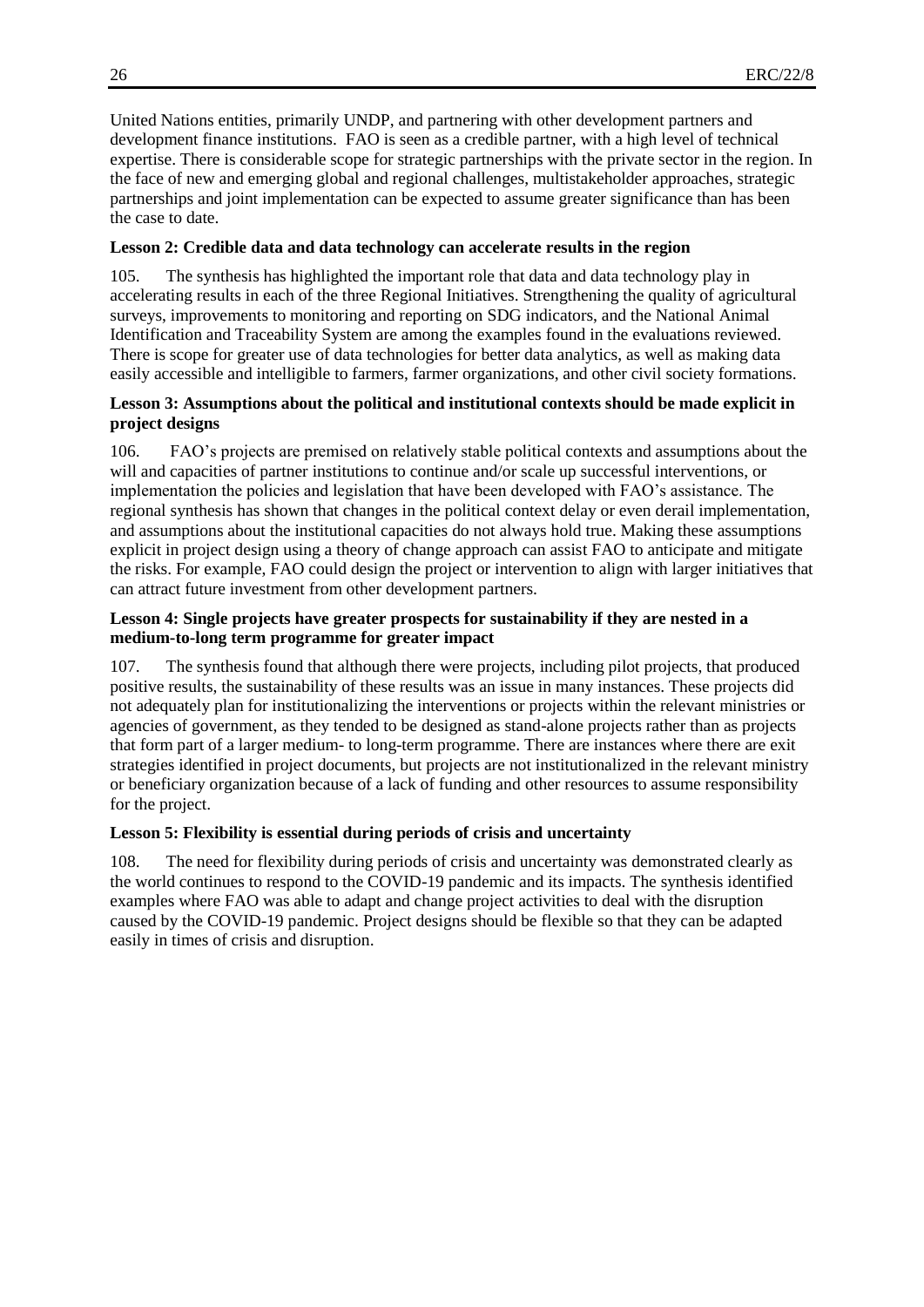## **Bibliography**

### **Project evaluations**

**FAO.** 2020. *Cluster evaluation of FAO's contribution to the Pastoralists Knowledge Hub.* Rome, FAO. Available at:<http://www.fao.org/evaluation/evaluation-digest/evaluations-detail/en/c/1270437/>

**FAO**. 2020*. Terminal evaluation of the project "Decision support for mainstreaming and scaling up of sustainable land management".* Rome. FAO. Available at: <http://www.fao.org/evaluation/evaluation-digest/evaluations-detail/en/c/1264122/>

**FAO.** 2020. *Mid-term evaluation of "Participatory assessment of land degradation and sustainable land management in grassland and pastoral systems"*. Rome. FAO. Available at: <https://www.fao.org/evaluation/evaluation-digest/evaluations-detail/en/c/1300748/>

**FAO**. 2021. *Evaluation of the project "Developing capacity for strengthening food security and nutrition in selected countries of the Caucasus and Central Asia".* Rome. FAO. Available at: <http://www.fao.org/documents/card/en/c/cb5118en>

**FAO**. 2021. *Mid-term evaluation of the project FAO support to Georgian agricultural sector under ENPARD III*. Rome. FAO. Not published yet.

**FAO**. 2022. *Terminal evaluation of the project "Sustainable management of mountainous forest and land resources under climate change conditions".* Rome. FAO. <https://www.fao.org/documents/card/en/c/cb8471en>

### **Country Programme Framework evaluations**

**FAO.** 2020. *Evaluation of FAO's country programme in Armenia 2016*–*2020*. Rome. FAO. <http://www.fao.org/evaluation/evaluation-digest/evaluations-detail/en/c/1312191/>

**FAO.** 2021. *Evaluation of FAO's contribution to the Republic of Moldova 2016*–*2019*. Rome. FAO. <http://www.fao.org/documents/card/en/c/cb5485en>

### **Programme/Thematic evaluations**

**FAO.** 2019. Evaluation of the FAO Strategy for Partnerships with the Private Sector. Rome. FAO. Available at:<http://www.fao.org/evaluation/evaluation-digest/evaluations-detail/en/c/1240710/>

**FAO.** 2020. *Evaluation on FAO's contribution to Sustainable Development Goal 2 – end hunger, achieve food security and improved nutrition and promote sustainable agriculture. Phase 2. Rome,* FAO. Available at: <http://www.fao.org/evaluation/evaluation-digest/evaluations-detail/en/c/1315235/>

**FAO.** 2020*. Evaluation of the FAO Strategy for Partnerships with Civil Society Organizations*. Rome. FAO. Available at:<http://www.fao.org/evaluation/evaluation-digest/evaluations-detail/en/c/1317307/>

**FAO.** 2020. *Evaluation of the FAO Technical Cooperation Programme*. Rome. FAO. Available at: <http://www.fao.org/evaluation/evaluation-digest/evaluations-detail/en/c/1315994/>

**FAO.** 2020. *Evaluation of FAO's statistical work*. Rome. FAO. Available at: <http://www.fao.org/evaluation/evaluation-digest/evaluations-detail/en/c/1287514/>

**FAO.** 2021. *Evaluation of FAO's support to climate action (SDG 13) and the implementation of the FAO Strategy on Climate Change (2017).* Rome, FAO. Available at: <http://www.fao.org/evaluation/evaluation-digest/evaluations-detail/en/c/1378891/>

**FAO.** 2021. *Evaluation of FAO's role and work on antimicrobial resistance (AMR).* Rome, FAO. Available at:<http://www.fao.org/evaluation/evaluation-digest/evaluations-detail/en/c/1372564/>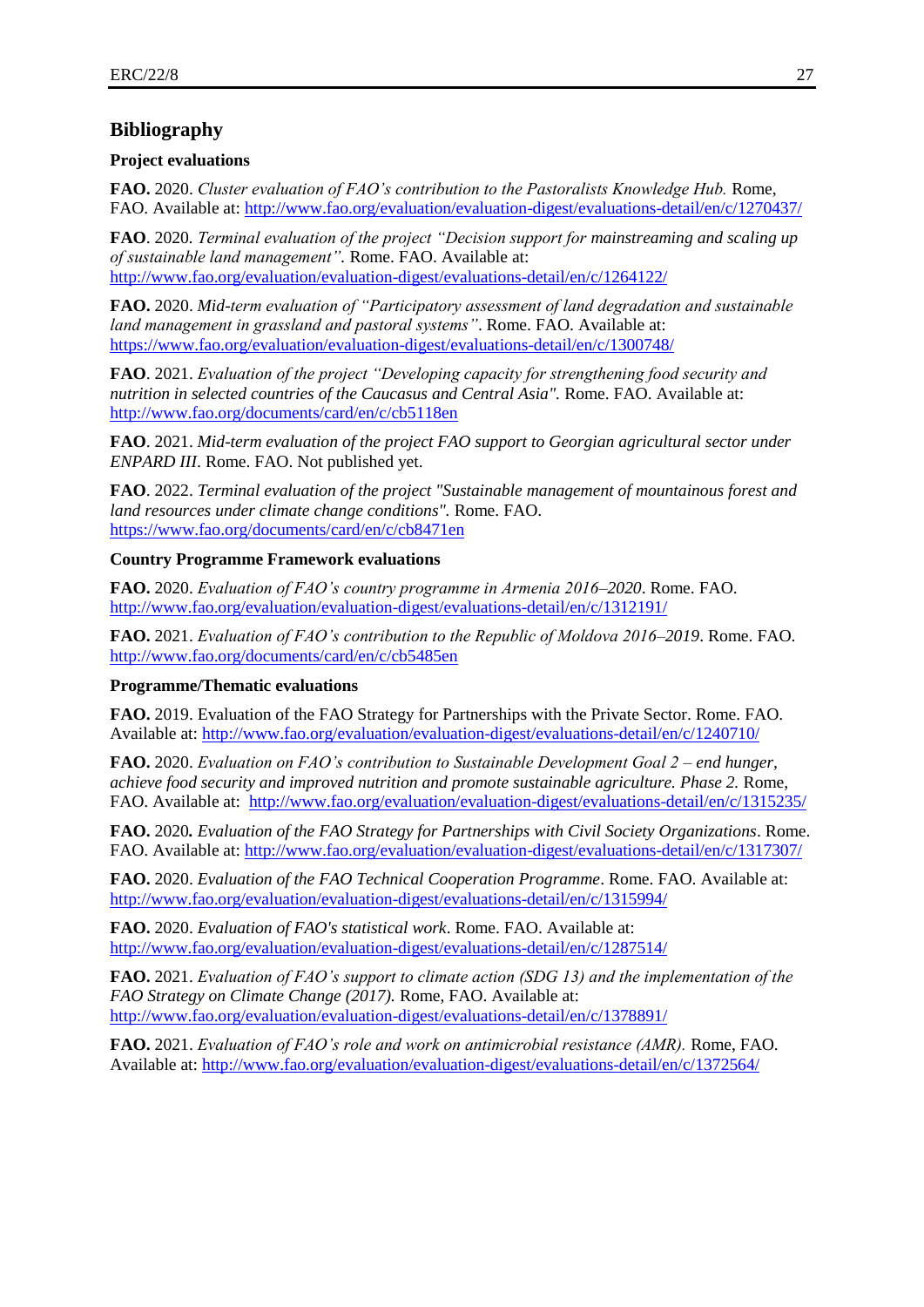## **Appendix 1: Methodology**

The section briefly describes the methodology followed in conducting the regional synthesis.

## **Screening of evaluation documents**

OED conducted a desk review of 15 evaluations completed between 2019 and 2021. The evaluations were selected because they provided evidence on results in the Europe and Central Asia region. The purpose of the screening was to select the most meaningful evidence that would be used in the synthesis. Each report was screened against the following criteria and the screening results were captured in Excel:

- The year of project/programme completion should not be older than 2016.
- Global or thematic evaluations must include examples of implementation in the Europe region.
- Project/programme content must demonstrate direct relationship with the regional initiatives.
- Mid-term evaluations were included to increase the sample size and complement the analysis.

Projects implemented in the region and Country Programme Evaluations were automatically included in the sample for the analysis. Programme and Thematic/Strategic Evaluations were considered for the analysis only when some reference to REU was found. The 2020 Regional Synthesis covered only Regional Initiatives 1 and 2, plus Gender as a cross-cutting theme.

The table below shows the number of evaluations that have contributed to analysis results on the three Regional Initiatives.

| Category                     | Number of<br>completed<br>evaluations |
|------------------------------|---------------------------------------|
| Regional Initiative 1        | 6                                     |
| Regional Initiative 2        | 4                                     |
| Regional Initiative 3        | $\overline{4}$                        |
| Gender (Cross-cutting theme) | 15                                    |

## **Coding the data**

A coding framework was developed using the key questions illustrated below:

| <b>Key questions</b>                                                                                                                                                        | Indicators/criteria/what to look for in analysis                                                                                                                                                                 |
|-----------------------------------------------------------------------------------------------------------------------------------------------------------------------------|------------------------------------------------------------------------------------------------------------------------------------------------------------------------------------------------------------------|
| 1. What are the main results, in the<br>regional priorities/thematic areas, that<br>have been achieved through FAO<br>support to the region and countries in<br>the region? | Evidence of FAO contribution to outcomes relevant<br>to the mess and priorities of the region.<br>Factors enabling contribution to results.<br>Factors hindering contribution to results.                        |
|                                                                                                                                                                             | Sustainability of results.                                                                                                                                                                                       |
| 2. What issues and gaps emerge from<br>the evaluations, which require<br>attention/consideration by the FAO<br>Regional Conference?                                         | Emerging issues that should be addressed to<br>achieve results in the region and SDGs.<br>Gaps in FAO response/programmes that should be<br>addressed to achieve results in the region and<br>SDG <sub>s</sub> . |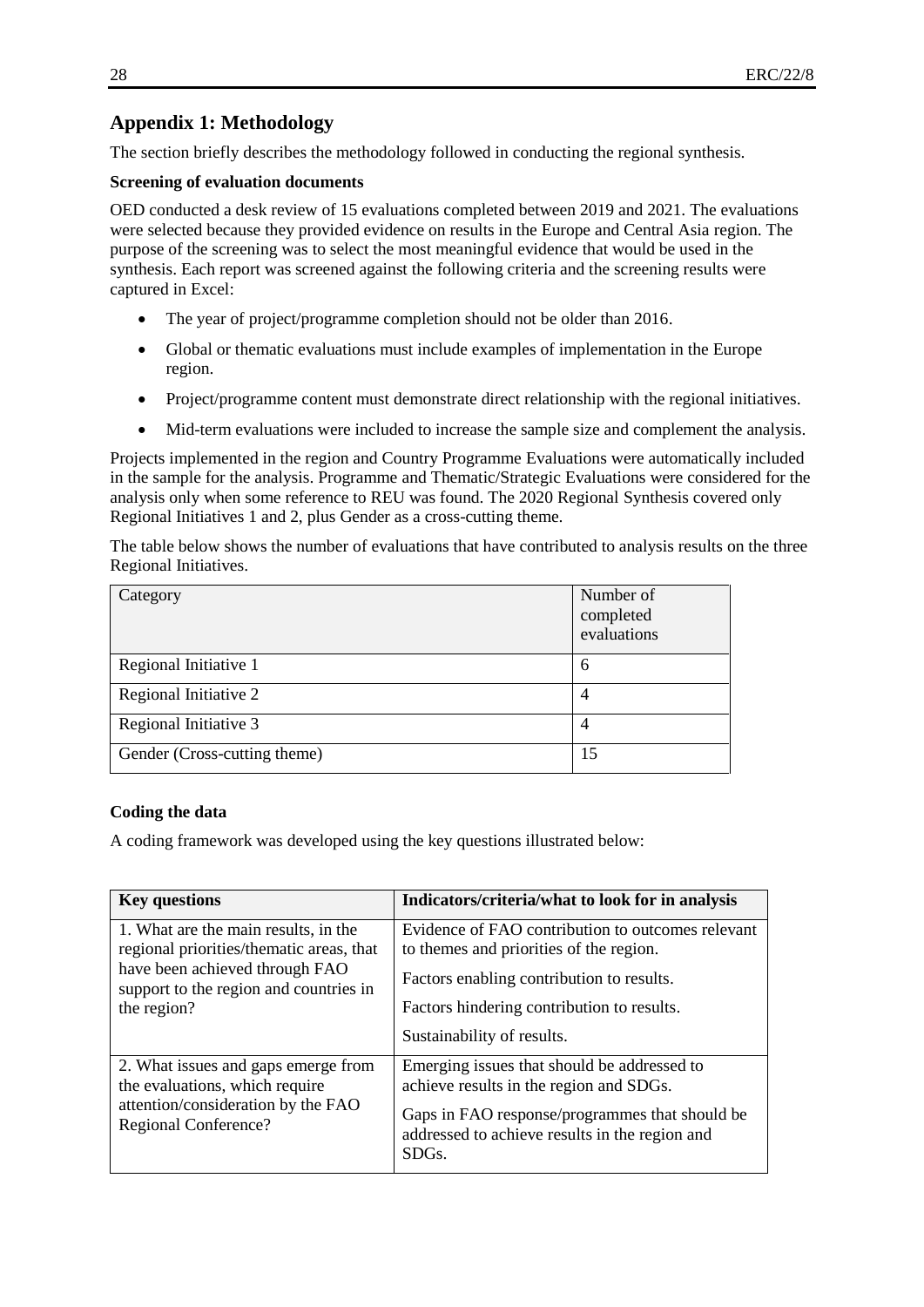| 3. What lessons can be learned from                                     | Look for lessons that:                                  |
|-------------------------------------------------------------------------|---------------------------------------------------------|
| evaluations that can inform FAO's<br>future programming /actions in the | Are relevant to the regional context.                   |
| region?                                                                 | Are useful – likely to make a difference if<br>applied. |
|                                                                         | Positive and negative lessons.                          |
|                                                                         | Are clearly documented and based on evidence.           |

Each report in the sample was given a code and allocated to one of the three Regional Initiatives analysis in the synthesis. Nvivo software was used to extract data from each report using the coding framework that had been developed. The extracted data for each of the Regional Initiatives were then analysed to identify common issues or topics and map these against the Programme Priority Areas (PPAs) of the Strategic Framework. As the development of projects and programmes preceded the PPAs, decisions had to be made about the best fit for a particular project or programme to one or more PPAs.